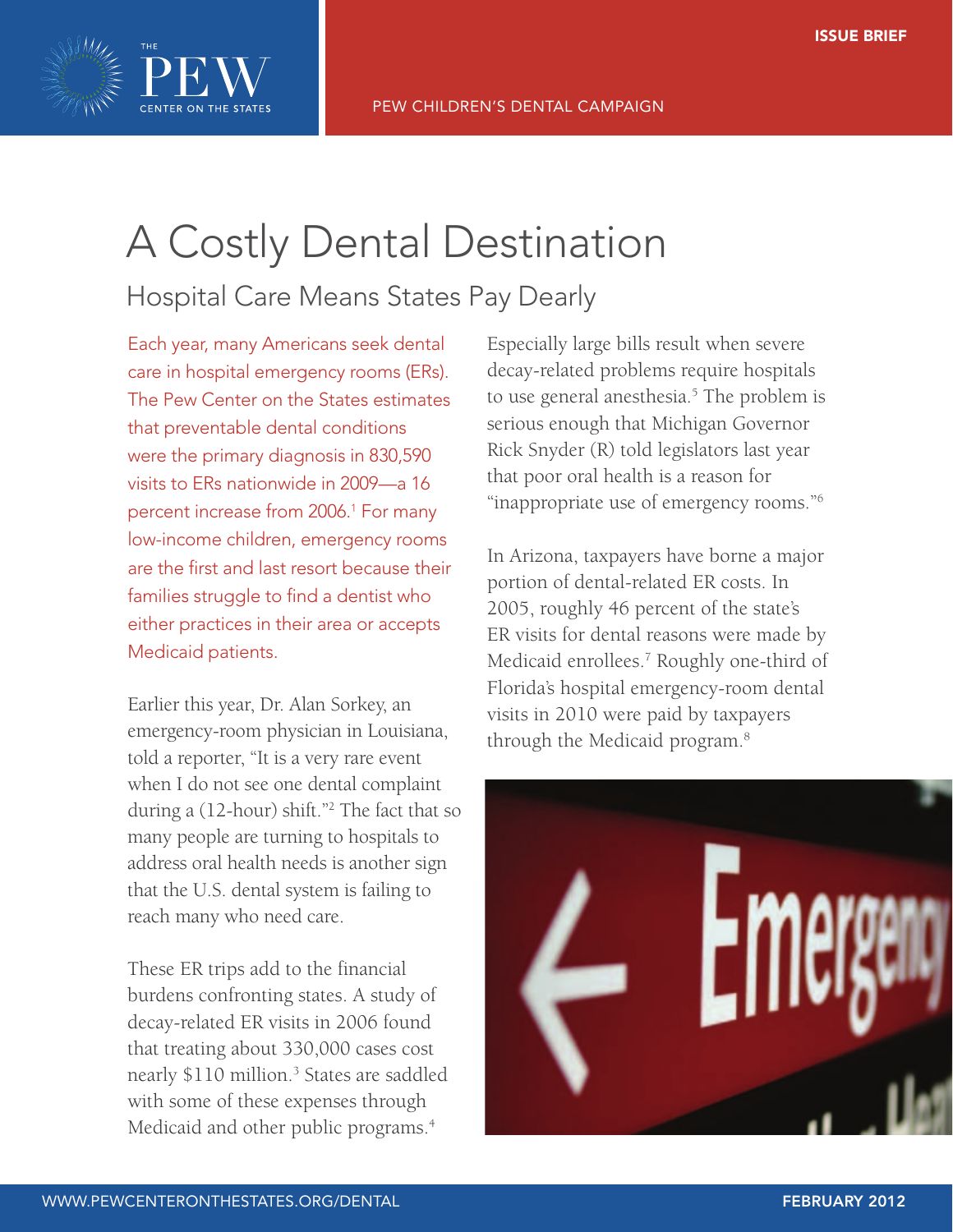In New York State, the average **EX III NEW TOTK State, the average** young children with dental ailments increased 30 percent during a recent five-year span.<sup>9</sup>

> This problem is not new. In the late 1990s, data from various states revealed that significant numbers of people were showing up at hospital ERs with toothaches or other dental disorders.10 In 1997, there were about 62,000 emergency dental visits by Medicaid enrollees in North Carolina that could have been avoided if these patients had received preventive care from a dentist.<sup>11</sup>

By working to increase access to preventive dental care in more costeffective settings, policy makers can spare many children the pain and lifelong impact of poor oral health while saving taxpayer dollars.

# What is the cause?

In 2009, more than 16 million Medicaidenrolled children (56 percent) received no dental care—not even a routine exam.12 This has serious consequences. Although oral health generally has improved in recent decades, many kids have untreated decay.<sup>13</sup> In 2008, nearly one out of seven children ages 6 to 12 in the U.S. had suffered a toothache in the previous six months. $14$  A recent

study showed that children with poor oral health were more likely to have pain, miss school, and experience poor academic performance.15

A major driver of dental-related hospital visits is a failure by states to ensure that disadvantaged people have access to routine preventive care from dentists and other providers.

A dentist shortage exacerbates this access problem. Roughly 47 million Americans live in areas that are federally designated as having a shortage of dentists.16 This is a key reason why dental care remains the greatest unmet health need of children.<sup>17</sup> One study projects that by 2019, there could be 7,000 fewer dentists practicing in the United States compared with the number working in 2009.18

Even in states with a less severe shortage, many people live far from the nearest dentist.19 The Walsh Center for Rural Health Analysis has cited "[p]ersistent and worsening shortages of oral health care providers in rural areas" as one factor driving people to ERs "for problems that might have been prevented."20

Many families face a different kind of shortage as they struggle to find dentists to care for their Medicaid-enrolled children. In 2008, fewer than half of the dentists in 25 states treated any Medicaid patients.21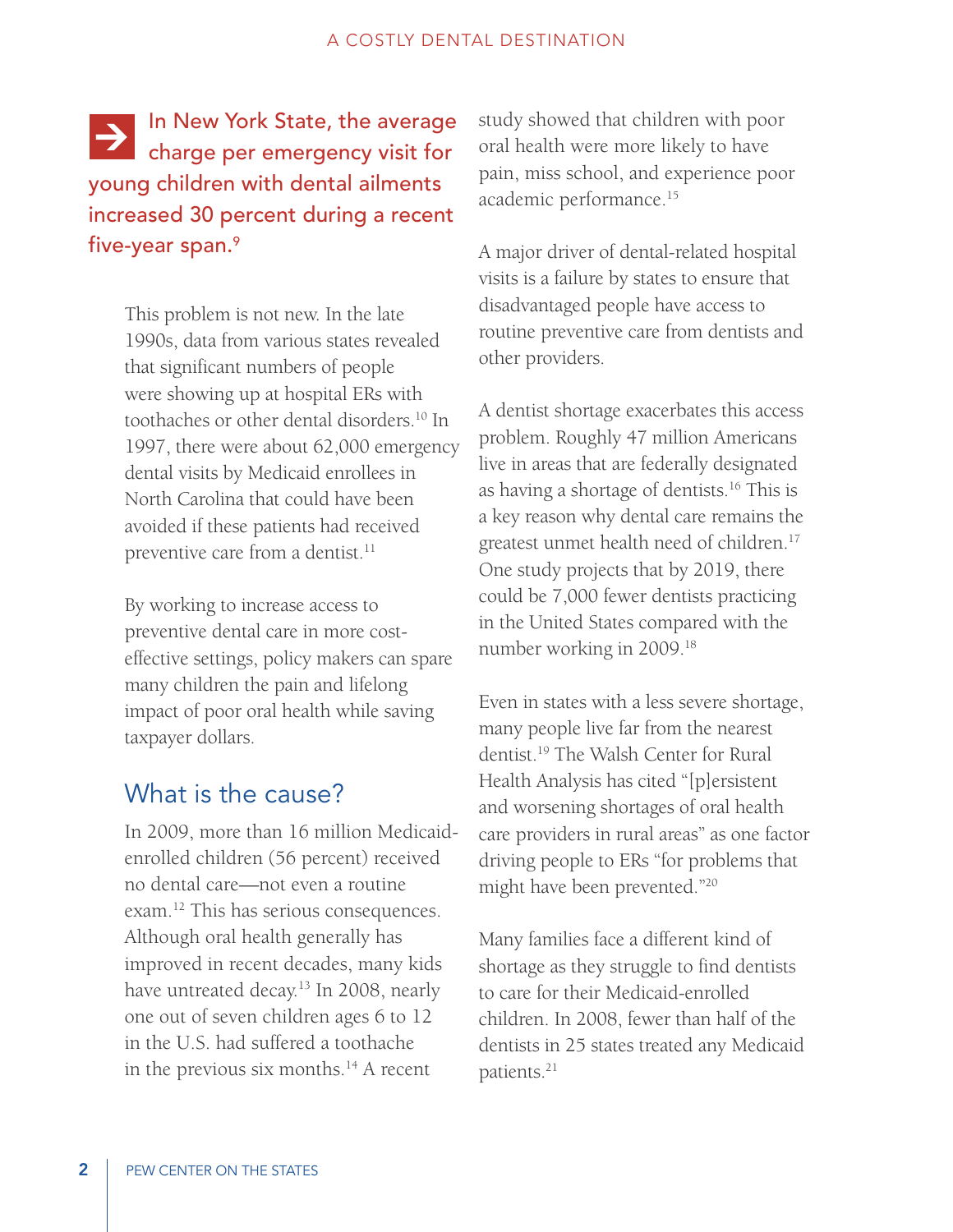Many Americans face access challenges because they lack dental insurance and cannot afford care or because they do not live near a community health center offering affordable dental services. A recent national survey showed that 45 percent of Hispanics lack dental insurance.<sup>22</sup> A 2011 poll revealed that three out of 10 Maine residents had put off a dental appointment because of the cost.23

Hospitals, therefore, frequently serve as the provider of first and last resort when an oral health condition develops.24

A study in Washington State **PA** study in Washington state was the first "dental visit" for one in four children overall, and for roughly half the children younger than 3 and a half years.<sup>25</sup>

> States need to do more to ensure that preventive dental services are available to all children, especially the most vulnerable. Once a child has a decayed tooth, delays in treatment are highly likely to make the experience more painful and costly. An untreated cavity is not like a cold or flu, which go away with time and bed rest. As the August 2010 death of a young Ohio man revealed, a cavity that goes untreated can become a serious and potentially lifethreatening problem. Improved access must be coupled with more prevention.

# Why does this matter?

Both patients and policy makers face serious consequences when oral health problems are addressed in hospitals.

For states, the costs of emergency-room visits place added pressure on already squeezed budgets. Research shows the average cost of a Medicaid enrollee's inpatient hospital treatment for dental problems is nearly 10 times more expensive than the cost of preventive care delivered in a dentist's office.<sup>26</sup>

For patients, ERs are an expensive source for treatment, and care from these facilities is unlikely to provide lasting relief. Hospitals generally are unable to treat toothaches and dental abscesses effectively. Most emergency rooms are not staffed with dentists, and their physicians and other staff are not trained to treat underlying oral health problems.<sup>27</sup>

"ERs are not the place to go for dental care," said John Sattenspiel, chief medical officer of a physicians group in Oregon.28 Generally, hospitals can provide only short-term relief, such as medication to treat an infection or temporarily relieve pain.29 A study of low-income patients with toothaches found that among those who went to an emergency room, 80 percent needed subsequent care from a dentist.<sup>30</sup>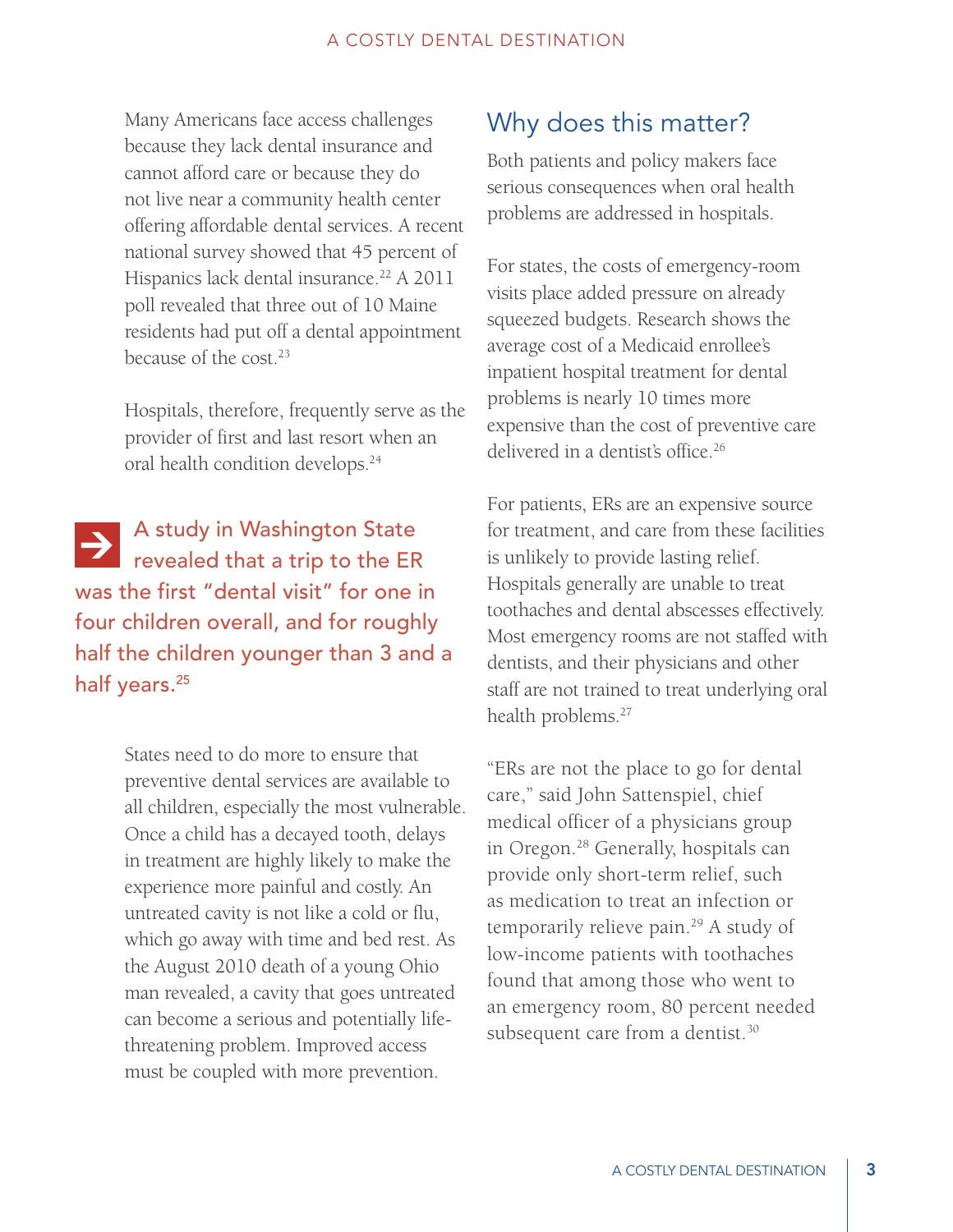For these reasons, it is no surprise that patients who take their dental problems to hospitals have a high rate of repeat visits.31 A study in Minnesota examined 10,325 dental-related trips to hospital emergency facilities and found that almost 20 percent of them were made by people who had previously sought ER care.32

In addition, the significant numbers of Americans seeking dental care in hospitals are an added burden on ERs, which are already overcrowded in many areas of the country.<sup>33</sup> In 2009, the American College of Emergency Physicians reported that hospital ERs "are increasingly crowded, over capacity, and overwhelmed," leading to "increasing delays in care, even when [patients] are in pain or experiencing a heart attack."34

# How widespread is the problem?

The full scope of the problem is unknown for two reasons. First, not all of the 50 states mandate that hospitals submit their discharge records. Second, some states do not interpret and report the ER data they have collected.35 However, data from a number of states reveal that hospitals are a frequent

destination for many people who have dental problems:

**California's** ERs received more than 83,000 visits in 2007 resulting from preventable dental problems.36

In 2009, **Tennessee** hospitals had more than 55,000 emergency visits due primarily to teeth or jaw disorders. These conditions were responsible for roughly five times as many ER trips as were burns.37

From 2008 to 2011, **Illinois** hospitals in the Chicago metropolitan area had nearly 77,000 emergency or other types of patient visits for non-injury, dentalrelated ailments.38

**Utah** hospitals received more than 8,700 emergency visits in 2009 from patients with dental or jaw disorders.<sup>39</sup>

In 2010, **Florida** had more than 115,000 hospital ER visits for dental problems.40

The nine hospitals in **Ohio's** secondmost-populated county received 8,760 emergency visits in 2009 from Medicaidenrolled or uninsured patients suffering from dental ailments.<sup>41</sup>

**Kansas** hospitals reported more than 17,500 visits to emergency facilities due to dental-related problems in the 2010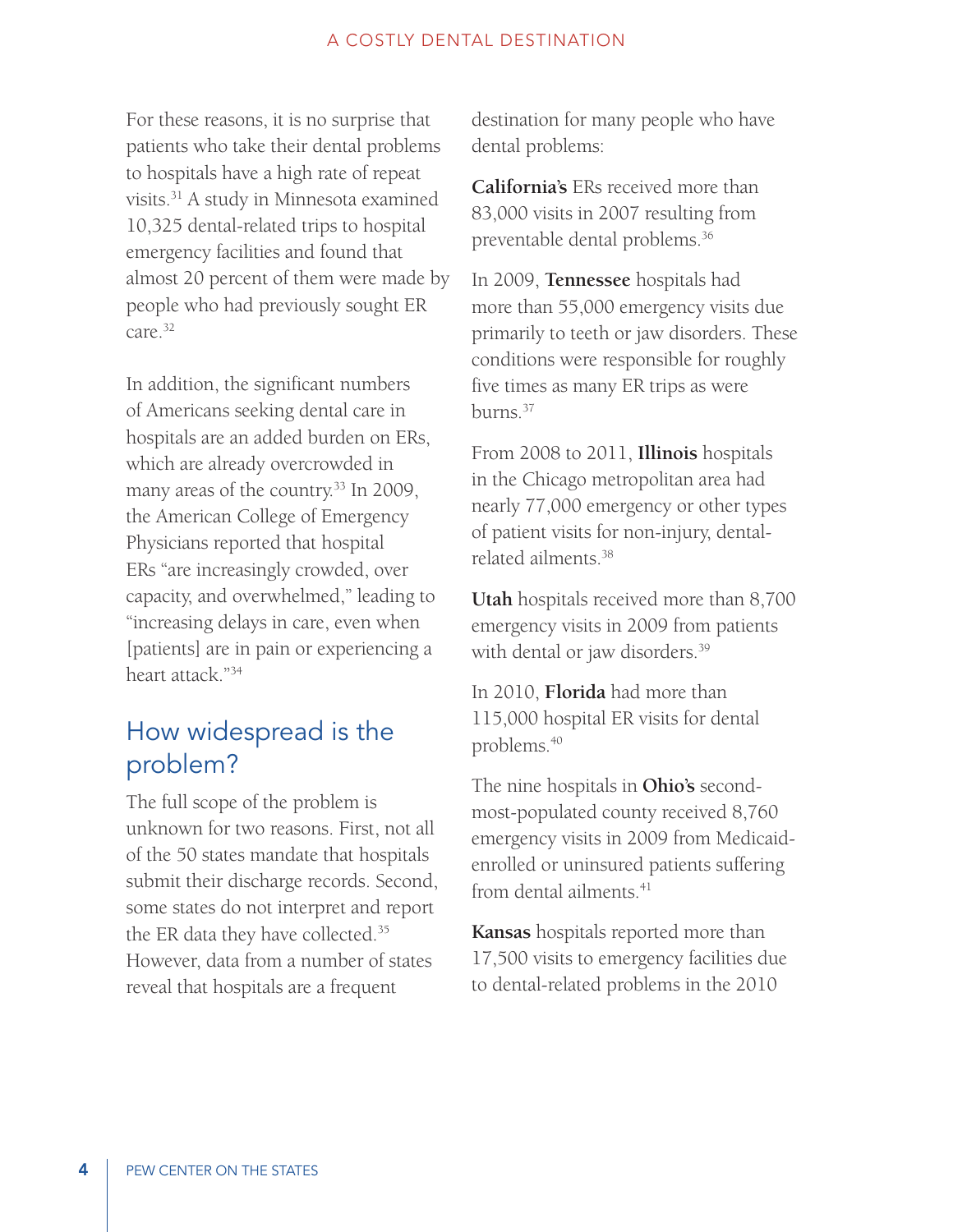fiscal year. The actual number of ER trips could be significantly higher because more than 20 percent of hospitals in Kansas did not disclose such data.<sup>42</sup>

In 2009, there were more than 69,000 ER visits to **North Carolina** hospitals due primarily to disorders of the teeth or jaw. These conditions were the 10th most common reason for emergency trips in the state.<sup>43</sup>

**Nevada** health officials estimated that the state's hospitals received 6,431 emergency or in-patient visits in 2005 due to decay, gum disease, or abscessed teeth. The charges associated with these patients were projected at nearly \$4 million.<sup>44</sup>

In 2006, dental disease was the leading reason for ER visits to **Maine's** hospitals by Medicaid enrollees and uninsured young people (ages 15 to 24). That year, abscesses or other dental problems were responsible for 3,400 emergency room visits. A report on Maine's ER visits cited poor access to both preventive and acute dental care as a driving factor.<sup>45</sup>

In one 12 month period (2004-05), seven **Minnesota** hospitals received more than 10,000 emergency room visits for dental ailments, including toothaches and abscesses.46

In **Rhode Island**, 864 people under 21 were treated, on average, at an ER for a primary dental-related condition each year between 2005 and 2009.<sup>47</sup>

A **Washington state** survey of 53 hospitals found that during an 18-month period in 2008-09, residents made more than 23,000 visits to ERs for toothaches or other dental problems. Among the uninsured, patients with dental disorders were the most frequent ER visitors.<sup>48</sup>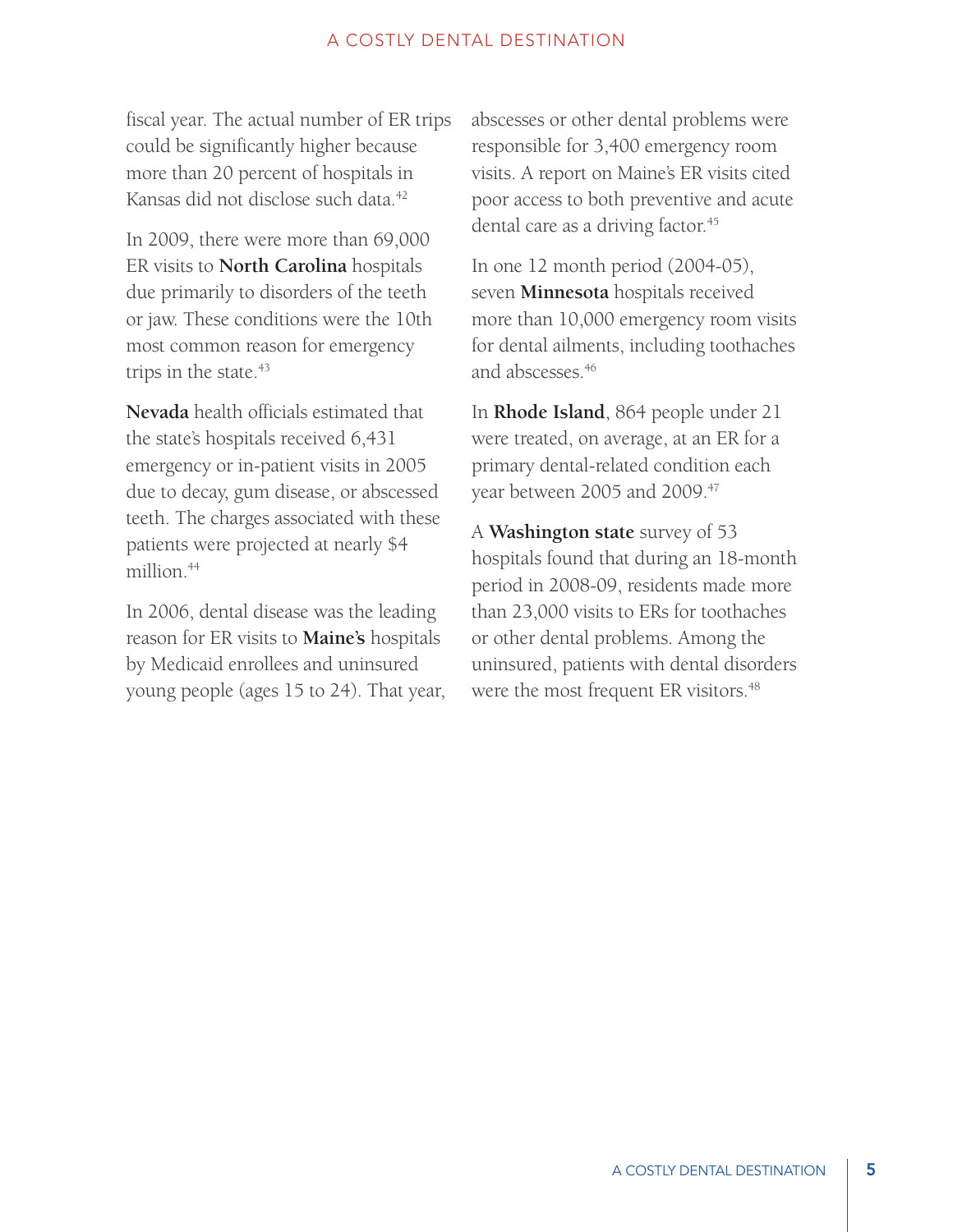# **Dental**  $\rightarrow$  Facts



A decade of rising dental-related emergency room visits



More than 115,000 hospital ER visits for dental problems produced charges exceeding \$88 million (2010).<sup>i</sup>

## The approximately 60,000 emergency hospital visits for non-traumatic dental problems or other oral health issues cost more than \$23 million (2007).<sup>ii</sup>

\$5 million IA

More than 10,000 visits to hospital ERs for dental reasons cost Medicaid or other public programs almost \$5 million (2007).<sup>iii</sup>

# \$4.7 million MN

The 10,000-plus dental-related ER visits to seven hospitals in the state's largest urban area cost more than \$4.7 million (2005). $iv$ 

\$6.9 million MO

ER charges for dental-related visits to Kansas City hospitals totaled about \$6.9 million  $(2001 - 2006)$ .

Nearly half of Arizona's dental-related ER visits (2005) were from Medicaid enrollees, meaning taxpayers covered much of the cost.



\$4 million NV

The cost of dental visits to hospitals was estimated at nearly \$4 million (2005).vi

# \$31 million NY

The cost of treating young children for decay-related ailments in hospital emergency rooms or ambulatory surgery centers jumped from \$18.5 million to more than \$31 million (2004–2008).vii



More than 32,000 emergency room visits resulting from dental ailments cost nearly \$7 million (2009). viii



Roughly one-third of Florida's ER dental visits (2010) were made by Medicaid patients.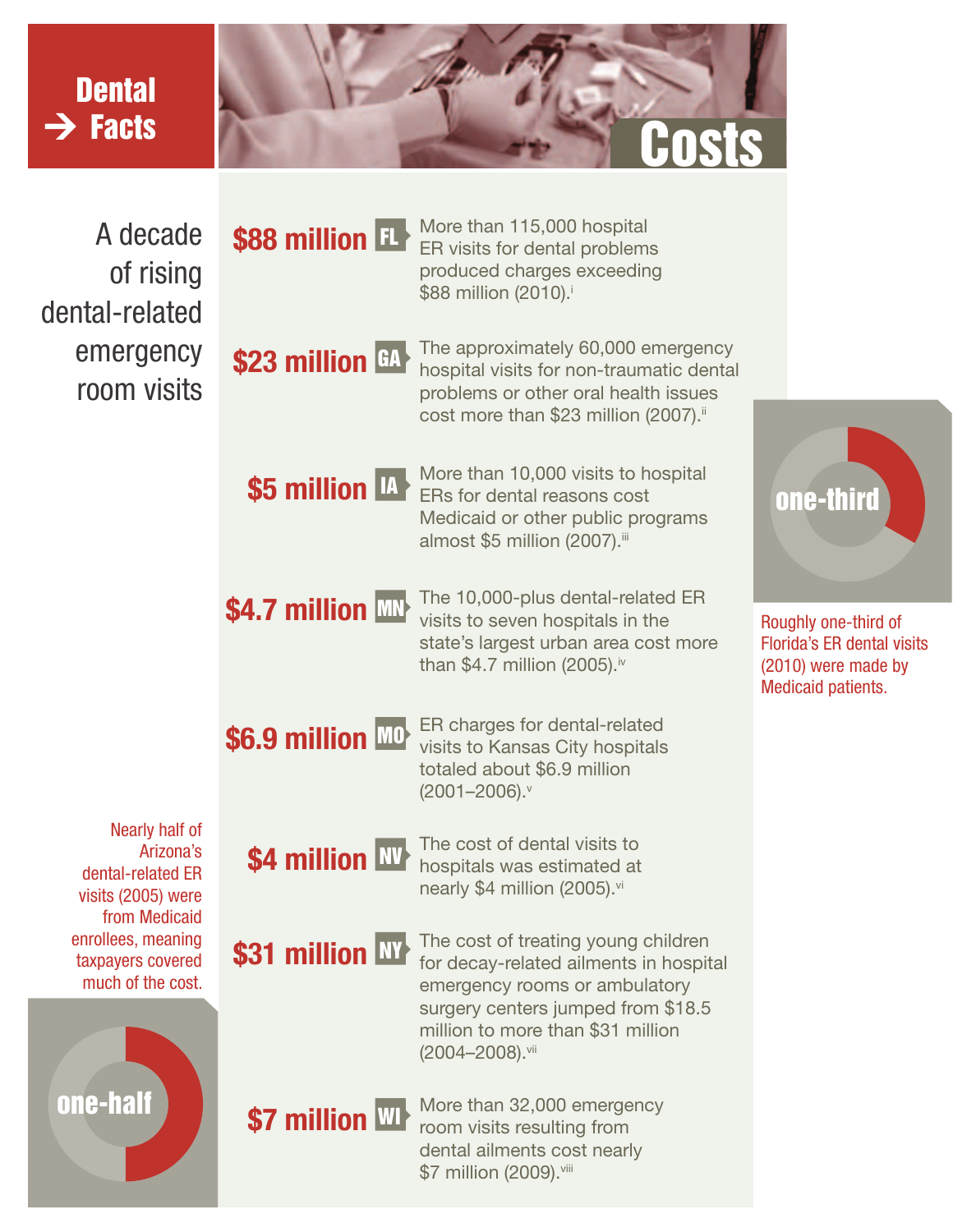

# **Dental**  $\rightarrow$  Facts

# $2010 -$

In Florida, the number of Medicaid-enrolled residents who sought care at a hospital ER for dental reasons jumped 40 percent from the number two years earlier.<sup>ix</sup> FL

## OR

The number of dental-related emergency visits by **Oregon's** Medicaid enrollees during this year was 31 percent higher than the number recorded two vears before.<sup>x</sup>

# NY

# 2008

In **New York** state, the number of young children with decay-related problems who visited hospital ERs or ambulatory surgery facilities was 32 percent higher than the figure four years earlier.<sup>xiii</sup>

NH

**Tends** I It is a very rare event when I do not see one dental complaint during a (12-hour) shift. "

> Dr. Alan Sorkey, ER physician in Louisiana

# 2009

2007



## In South Carolina,

emergency-room visits primarily for teeth or jaw disorders increased 59 percent from four years earlier.<sup>xi</sup>

## This year's visits to **Vermont** ER facilities for dental-related problems revealed a 9 percent increase in a three-year span.<sup>xii</sup>

# 2005

The rate of hospital emergency-room visits for dental ailments in New Hampshire climbed 45 percent from four years earlier. A state report tracked ER visits for eight health conditions and found the "most notable increase" occurred in dental-related problems.<sup>xv</sup> The number of ER visits to **Hawaii's** hospitals for teeth or jaw ailments jumped 74 percent from the number recorded in 2004.xiv

Increase in the percentage of ER visits across the United States in which preventable dental conditions were the primary diagnosis. **16%**<br>2006–2009<br>Processe in the percentage of FR

\*Based on research conducted by the the Pew Center on the States, 2012.

HI

VT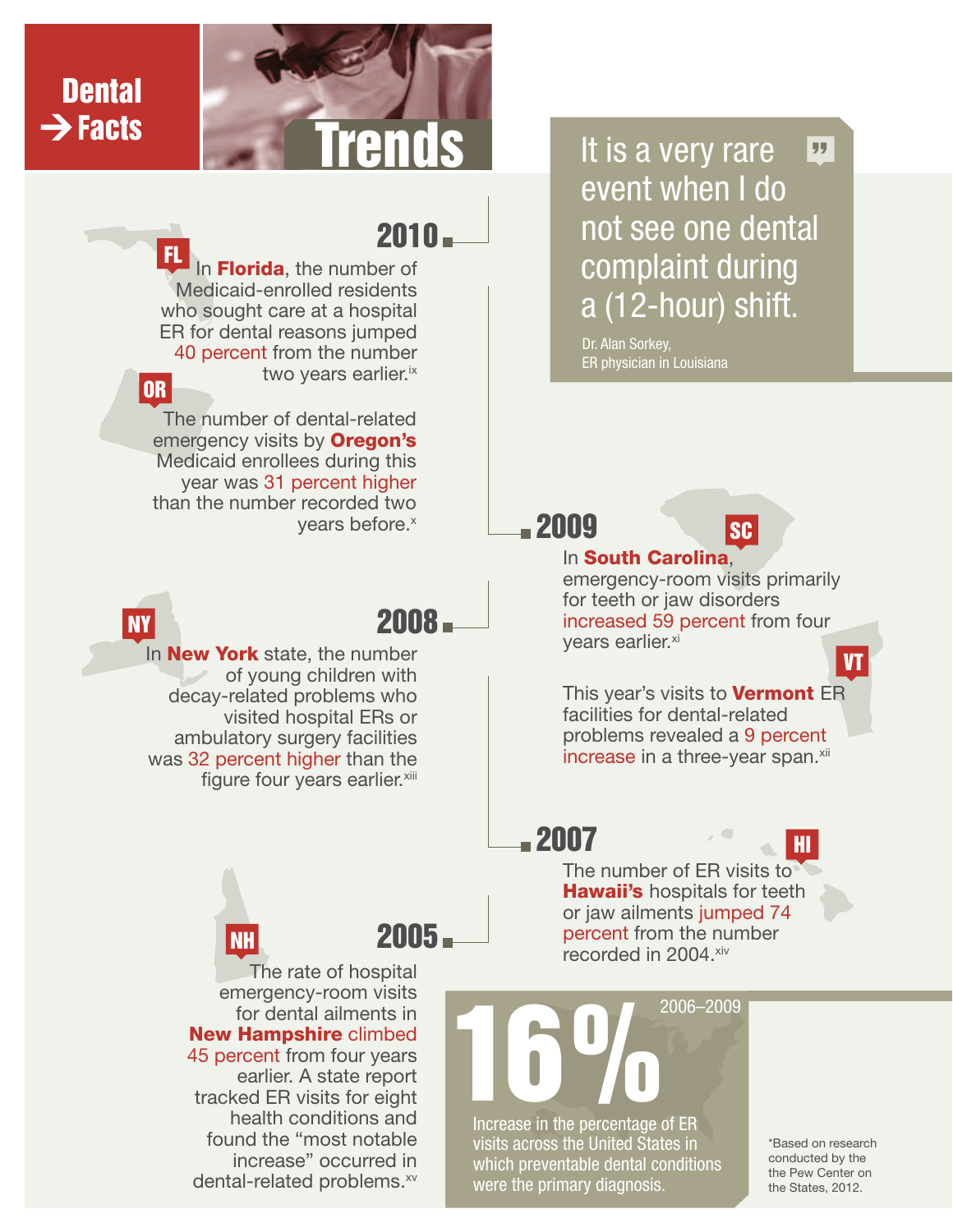# What can states do?

This issue brief underscores the need for states to save Medicaid dollars and other public funds by ensuring that more children have access to basic, preventive services in dental offices, pediatricians' offices, schools, or settings other than hospitals.

In a North Carolina study, 70 percent of the children who required dental-related treatments in a hospital operating room before age five had never received routine, preventive dental care.<sup>49</sup>

## By increasing the likelihood that more young children see a dentist, states can reduce costs from future decay or related problems.  $\rightarrow$

Research shows that providing early preventive care for children most at risk for decay can reduce the need for restorative treatment (such as fillings) and emergency services, significantly cutting the cost of care.50 Some forms of preventive care also can be delivered by dental hygienists through school-based programs.

States cannot expect community health centers to fulfill this unmet need for dental care. Although these safety-net clinics play an important role, they cannot serve all who need care. One study estimates there are 82 million underserved Americans—a need far exceeding the capacity of

clinics, which provide dental services to approximately 3.7 million people annually.<sup>51</sup>

State policies can significantly affect—for better or worse—the frequency of dentalrelated hospital trips:

## 1. Focus more on preventing decay

The best strategy is preventing tooth decay before it becomes more serious and prompts a hospital visit for emergency care. There are cost-effective approaches that states can use or expand to focus more on prevention. Several cost-effective approaches can help reduce ER visits:

**Dental sealants** are clear plastic coatings applied to the chewing surfaces of children's molars—the most cavity-prone teeth—that prevent 60 percent of decay at one-third the cost of filling a cavity.<sup>52</sup> Sealants also impede the growth of cavities, heading off the need for expensive fillings.<sup>53</sup> Sealant programs targeting schools with many high-risk children have been recommended by the U.S. Task Force on Community Preventive Services.<sup>54</sup>

Data from 2010 showed that seven states had no school-based sealant programs to reach vulnerable kids: Hawaii, Missouri, Montana, New Jersey, Oklahoma, South Dakota, and Wyoming.55 Still, 21 states and the District of Columbia imposed unnecessary hurdles on sealant programs for low-income children.<sup>56</sup> These states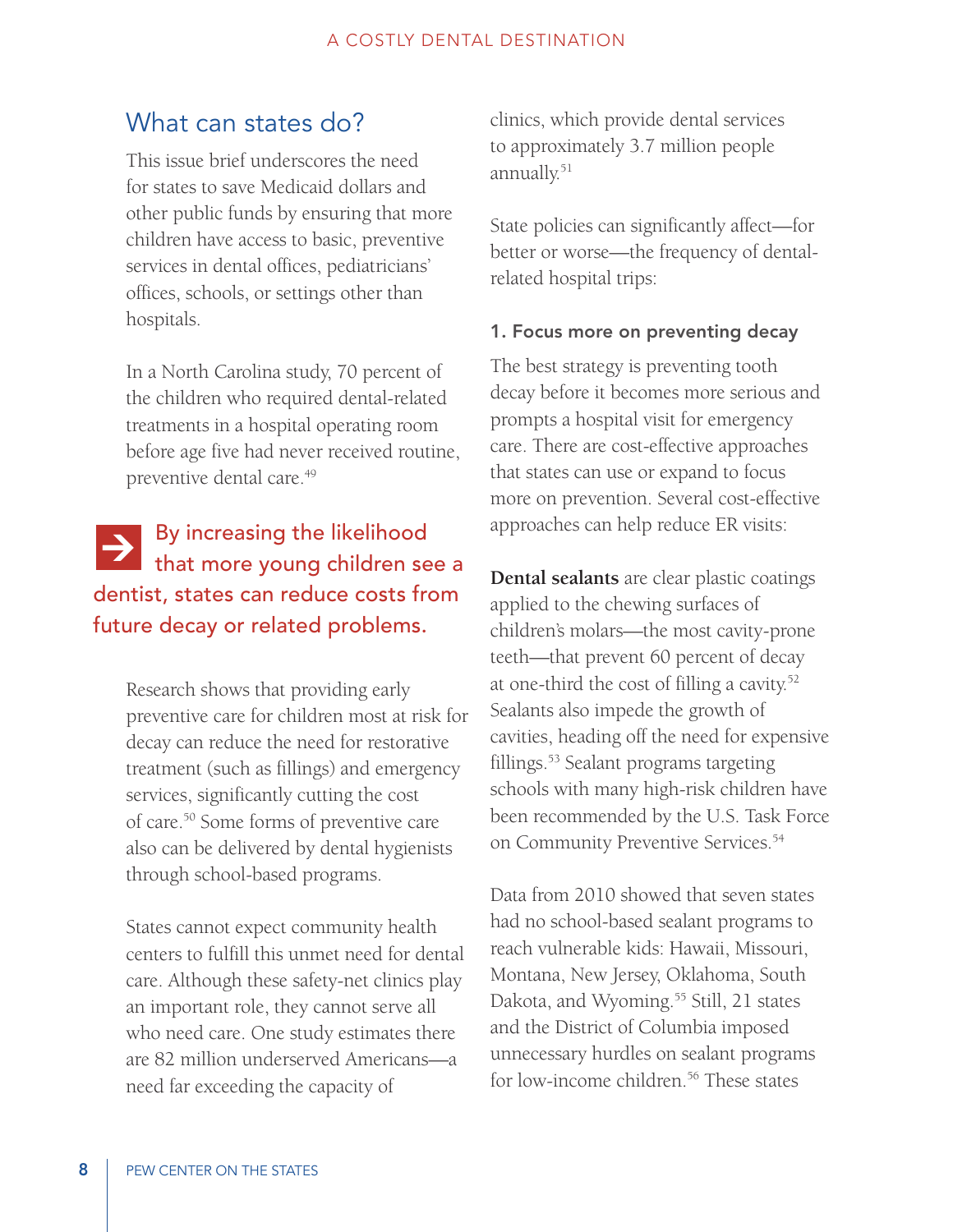require that children be examined by a dentist before sealants can be applied by dental hygienists, who are the primary practitioners in school-based sealant programs.

## Requiring a prior exam makes it more difficult and expensive for sealant programs to reach those in need.  $\rightarrow$

Such laws or regulations are at odds with the scientific consensus that X-rays and other advanced diagnostic tools are unnecessary to determine the need for sealants.<sup>57</sup> Hygienists can apply sealants, and ensure that children are referred to a dentist for follow-up care.

**Community water fluoridation** is another effective vehicle. Fluoridation occurs when the level of fluoride in a public water system is adjusted to the optimal level proven to reduce tooth decay. This practice is endorsed by the American Academy of Pediatrics, the Centers for Disease Control and Prevention, the Institute of Medicine, and other leading health authorities.58

Research shows that fluoridated water reduces decay rates for children and adults, avoiding the need for costly, sometimes painful, corrective treatments.<sup>59</sup> This is why most communities save \$38 for every \$1 invested in fluoridation.<sup>60</sup> Studies in Texas and New York also have shown that fluoridation saves state Medicaid dollars by lowering treatment costs.<sup>61</sup>

According to the most recent federal data, fluoridated water reaches 72 percent of Americans served by community water systems. Yet fluoridated water reaches less than half of the population in nine states: Hawaii, Idaho, Kansas, Louisiana, Montana, New Hampshire, New Jersey, Oregon, and Wyoming.<sup>62</sup>

Although most states can do more to expand fluoridation, these nine states should make it a priority to ensure that many more residents benefit from this proven intervention. State health administrators should work more closely with local officials to counter misleading information by sharing the significant body of scientific evidence that fluoridated water is safe and effective.63,64

**Medical professionals** should play more of a role in prevention. Pediatricians, nurse practitioners, and other personnel can provide basic services, including oral health screening and the application of fluoride varnish, a gel that reduces tooth decay. Physicians can also refer parents to a dental office when their kids need additional care. Involving medical providers is important because young children see them earlier and more frequently than they see dentists.

Forty-four states encourage this by reimbursing physicians through Medicaid for providing early dental screenings and care to low-income kids.<sup>65</sup>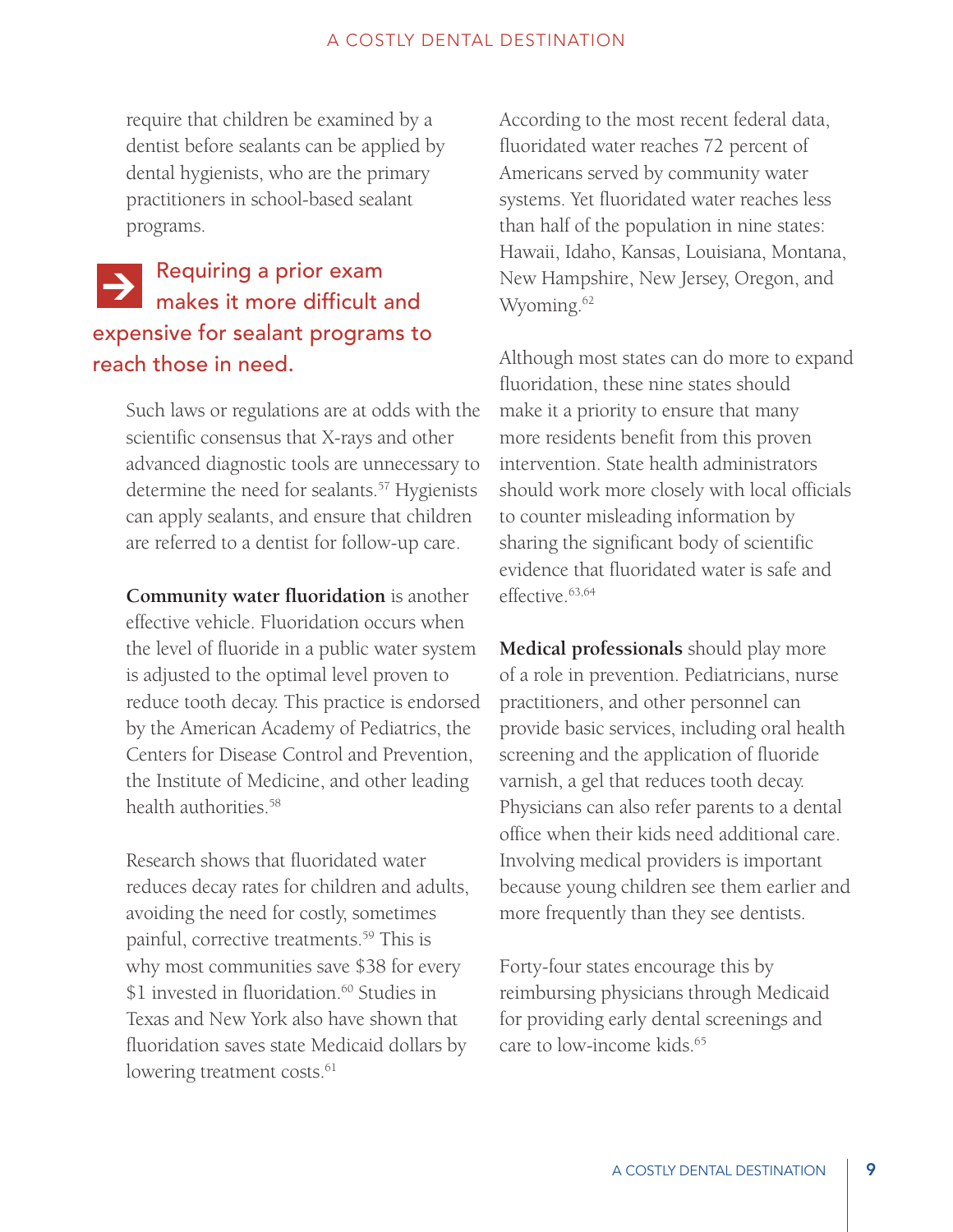## 2. Expand the dental workforce

Although Medicaid programs are required to provide dental coverage for children, millions of low-income kids struggle to find care because most dentists do not participate in Medicaid. A 2009 survey revealed that in nearly two-thirds of the 39 states reporting data, most dentists treated no Medicaid patients during the previous year.<sup>66</sup>

# Even for children not enrolled **Exercise Construction**<br>in Medicaid, getting care can be difficult because many areas have relatively few dentists.

As noted earlier, almost 47 million Americans live in areas with a shortage of dentists<sup>67</sup>

To close this gap, a number of states including California, Kansas, Maine, New Hampshire, and Washington—are exploring new types of practitioners to provide quality, routine dental care. These professionals would be supervised by dentists and play a role similar to that performed by nurse practitioners in the medical field. Under federal law, dental therapists are serving the needs of Alaska Native Tribes, and similar professionals will soon be licensed in Minnesota, the only state with a law authorizing them. Dental therapists work in dozens of countries, and have been deployed successfully in Canada, Britain, Australia, and New Zealand for more than 30 years.<sup>68</sup>

These or other kinds of alternative practitioners could perform some services offered by dentists, including both preventive and restorative (e.g., filling cavities) care. A 2010 evaluation of Alaska's dental therapists determined that they were providing safe, competent care that earned high levels of patient satisfaction.<sup>69</sup>

Another approach is additional training for dental assistants or hygienists, so they can perform more services. By licensing new types of dental practitioners or expanding the scope of existing professionals, states can ensure access to care for more children in underserved communities.

## 3. Maintain reasonable Medicaid policies

Research shows a link between Medicaid reimbursement rates and access to dental care.70 States committed to serving more low-income people should ensure their Medicaid reimbursement rates are high enough to cover the cost of care. Doing so will encourage broader Medicaid participation by dentists.

Dental-related hospital visits can spike when states allow Medicaid reimbursement rates to fall below the cost of delivering care, or when states eliminate benefits. Dental professionals in Michigan reported that emergency room visits increased by more than 10 percent after a two-year period during which the state reduced Medicaid dental coverage for adults.<sup>71</sup>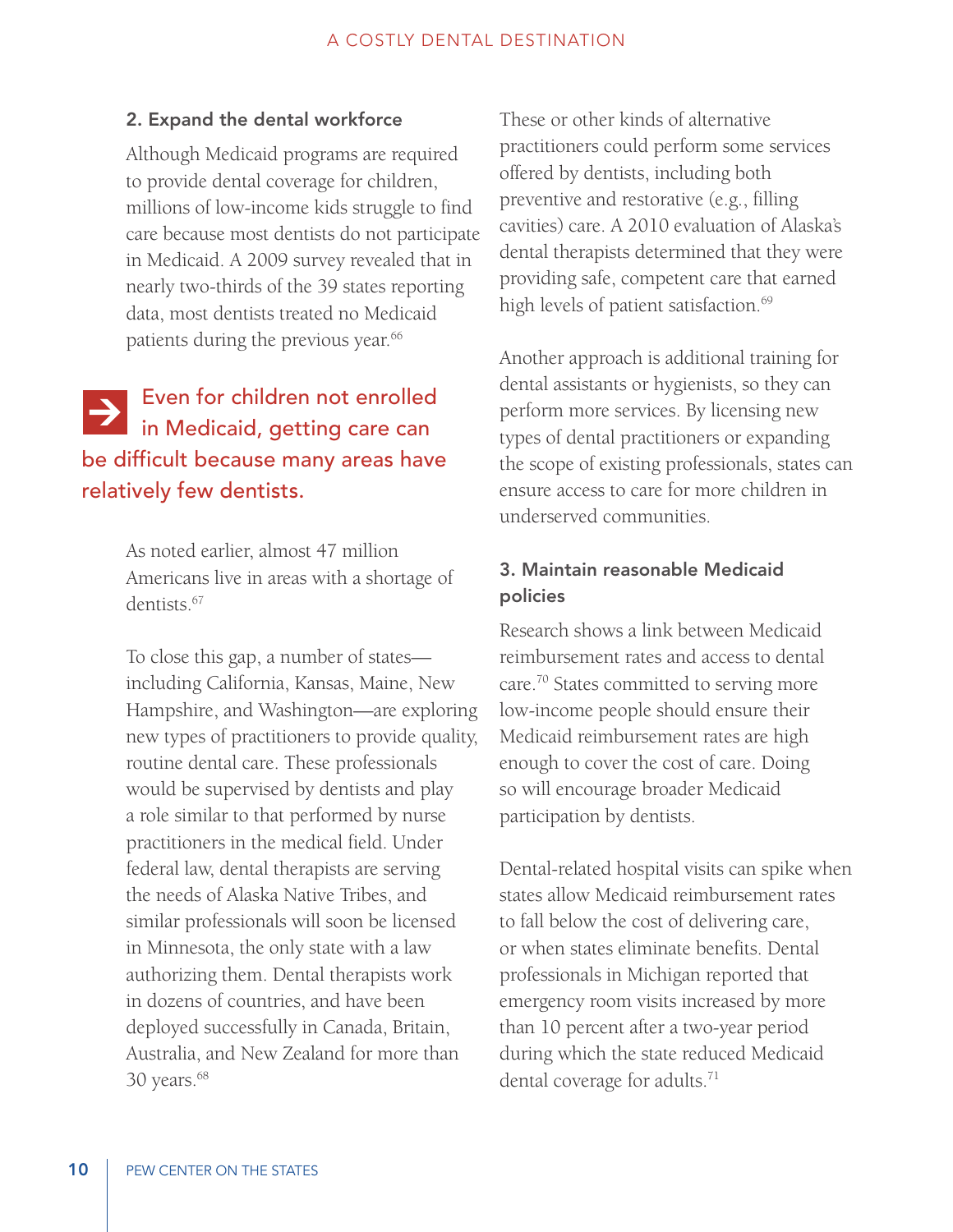A 2002 study found that the rate of ER dental visits by Medicaid patients in Maryland rose by about 12 percent after the state stopped reimbursing privatepractice dentists who treated adult emergencies.72

States that cut reimbursement rates during tough budgetary times might save Medicaid dollars in the short run, but they are likely to pay considerably more later by inadvertently encouraging more people to take their dental problems to hospitals.

# **Conclusion**

States are paying a high price for the significant numbers of children and adults who turn to hospital emergency rooms for dental problems that should have been prevented or treated more effectively elsewhere. Moreover, given the trend in several states, the overall number of ER trips could be rising. Many patients return to hospitals because the treatment they received only addressed pain or other symptoms—not the underlying oral health issue.

States can reduce or contain these costs by making better use of proven forms of prevention, improving access by expanding the number of dental practitioners, and paying reasonable Medicaid rates for dental services.



When so many people seek care at hospitals for preventable dental problems, it wastes taxpayer dollars. This impact is particularly troubling for states at a time when their budgets are severely strained. Investing more in prevention and ensuring access to treatment could save money by reducing the incidence of untreated decay and other dental ailments.

For more information on how states are performing on oral health, see Pew's *The State of Dental Health: Making Coverage Matter*.

For more information on how new types of dental professionals could improve access to care, see Pew's *It Takes a Team: How New Dental Providers Can Benefit Patients and Practices.*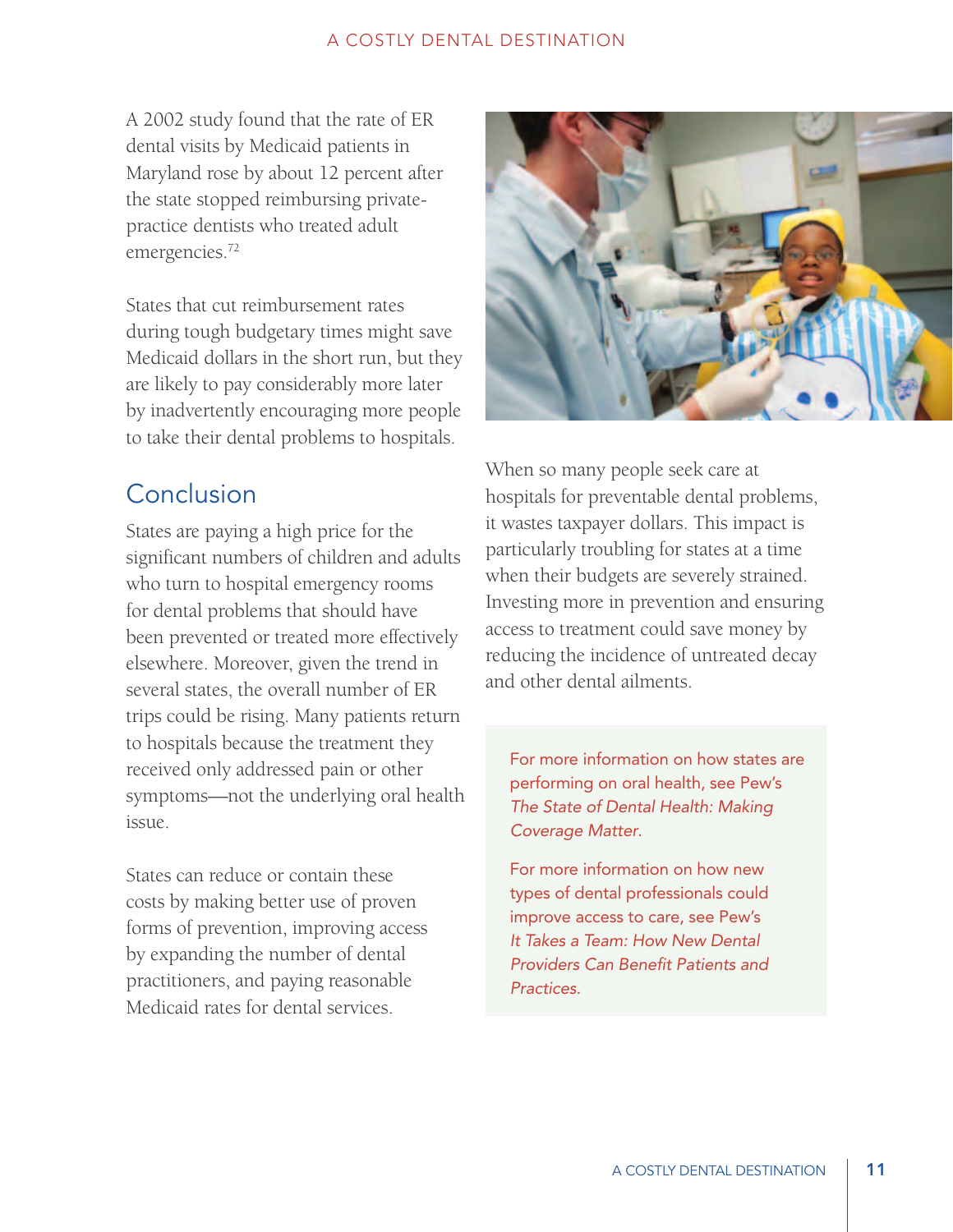## ENDNOTES

1 Agency for Healthcare Research and Quality (AHRQ), "Healthcare Cost and Utilization Project (HCUP) – The Nationwide Emergency Department Sample for the year 2009 and 2006." AHRQ, Rockville, MD. http://hcupnet. ahrq.gov/ accessed February 7-8, 2012. The Pew Children's Dental Campaign identified preventable dental conditions using the International Classification of Diseases (ICD-9) codes of 521 and 522. These codes were chosen in consultation with Dr. Frank A. Catalanotto, DMD, Professor and Chair of the Department of Community Dentistry and Behavioral Science at the University of Florida's College of Dentistry. Primary diagnosis is defined as visits in which one of these codes was listed first on a patient's discharge record. One of these two ICD-9 codes was the primary code for 717,032 ER visits in 2006 and for 830,590 visits in 2009, which constituted a 15.8 percent increase over this four-year period. These figures do not include emergency dental visits for which these codes were listed as a secondary code. One of these codes (521 and 522) was listed as either a primary or secondary code for 1,116,569 ER visits in 2006 and for 1,357,217 ER visits in 2009, which constituted a 21.6 percent increase. Secondary diagnosis codes are of interest because the first diagnosis listed for an ER visit may not always coincide with the primary or only reason why the patient was treated.

2 Alison Bath, "Without dental coverage, patients seek pain relief in ER," *The Shreveport Times*, January 29, 2012. http://www.shreveporttimes.com/ article/20120129/NEWS01/201290311/ Without-dental-coverage-patients-seekpain-relief-ER.

3 Of the 330,757 ER visits for dentalrelated causes, 330,599 (99.9 percent) did not require a hospital stay. See: R. Nalliah, V. Allareddy, S. Elangovan, N. Karimbux, and V. Allareddy, "Hospital Based Emergency Department Visits Attributed to Dental Caries in the United States in 2006," *Journal of Evidence Based Dental Practice* (2010), Vol. 10, 212-222, http://www.jebdp.com/article/S1532- 3382(10)00183-1/abstract.

4 D.B. Graham, M.D. Webb and N.S. Seale, "Pediatric emergency room visits for nontraumatic dental disease," *Pediatric Dentistry* 22 (2000): 134-140.

5 For example, in 1994 it cost Iowa's Medicaid program an average of \$2,009 per case to administer general anesthesia to a child in order to perform dental treatments in a hospital. See M.J. Kanellis, P.C. Damiano, and E.T. Momany, "Medicaid costs associated with the hospitalization of young children for restorative dental treatment under general anesthesia," *Journal of Public Health Dentistry* 60 (2000): 28-32.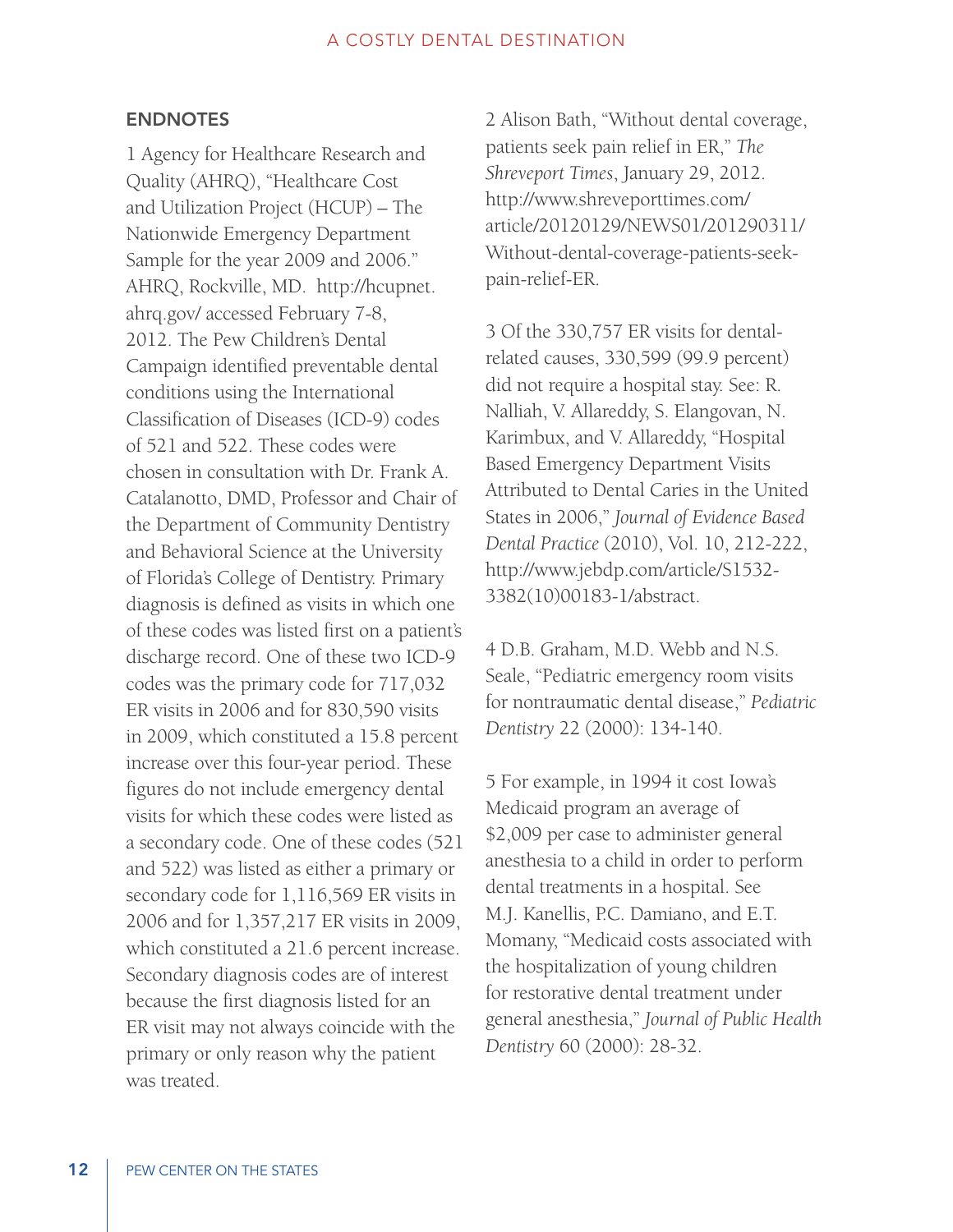6 "A Special Message from Governor Rick Snyder: Health and Wellness," a speech by Michigan Gov. Rick Snyder, (September 14, 2011), accessed November 11, 2011, http://www.michigan.gov/ snyder/0,4668,7-277--262254--,00.html.

7 E.F. Shortridge and J.R. Moore, "Use of Emergency Departments for Conditions Related to Poor Oral Health Care," Walsh Center for Rural Health Analysis, pg v, (August 2010), accessed January 18, 2012, http://www3.norc.org/NR/ rdonlyres/DCBE76E8-3148-4085-9211- FB79AFD6BA51/0/OralHealthFinal2.pdf.

8 Florida Public Health Institute, "News Release: 315 Patients a Day Seek Dental Treatment in Florida's Hospital Emergency Rooms," (December 15, 2011), accessed January 25, 2012, http:// cdn.trustedpartner.com/docs/library/ FloridaOralHealth2011/ER\_Data\_Press\_ Release\_Final.pdf.

9 Donna Domino, "More NY kids with early caries going to hospitals," DrBicuspid. com, (January 13, 2012), accessed January 26, 2011, http://www.drbicuspid.com/ index.aspx?sec=sup&sub=pmt&pag=dis&I temID=309544&wf=33.

10 T.E. Ladrillo, M.H. Hobdell, and A.C. Caviness, "Increasing prevalence of emergency department visits for pediatric dental care, 1997-2001," *Journal of American Dental Association* 137 (2006): 379-385; R.T. Slifkin, P. Silberman, and V. Freeman, "Moving from Medicaid to North Carolina Health Choice: Changes in Access to Dental Care for NC Children," *North Carolina Medical Journal*, (January/February 2004), Vol. 65, No. 1, 6, http://www. ncmedicaljournal.com/wp-content/uploads/ NCMJ/jan-feb-04/Slifkin.pdf; B. Sheller, B.J. Williams and S.M. Lombardi, "Diagnosis and treatment of dental caries-related emergencies in a children's hospital," *Pediatric Dentistry,* (November-December 1997), Vol. 19, No. 8, 470-5, http://www. ncbi.nlm.nih.gov/pubmed/9442540.

11 R.T. Slifkin, P. Silberman, and V. Freeman, "Moving from Medicaid to North Carolina Health Choice: Changes in Access to Dental Care for NC Children," *North Carolina Medical Journal*, (January/February 2004), Vol. 65, No. 1, 6, http://www. ncmedicaljournal.com/wp-content/uploads/ NCMJ/jan-feb-04/Slifkin.pdf.

12 US Department of Health and Human Services, Centers for Medicare and Medicaid Services, "Medicaid Early Periodic Screening Diagnostic & Treatment Benefit (CMS-416)," (2009). This figure counts children age one to 18. Data from 48 reporting states and the District of Columbia were supplemented with reports obtained directly from Michigan and Oregon.

13 Among Americans who are 12-19 years old, 20 percent have untreated decay. See Centers for Disease Control and Prevention, "Oral Health: Preventing Cavities, Gum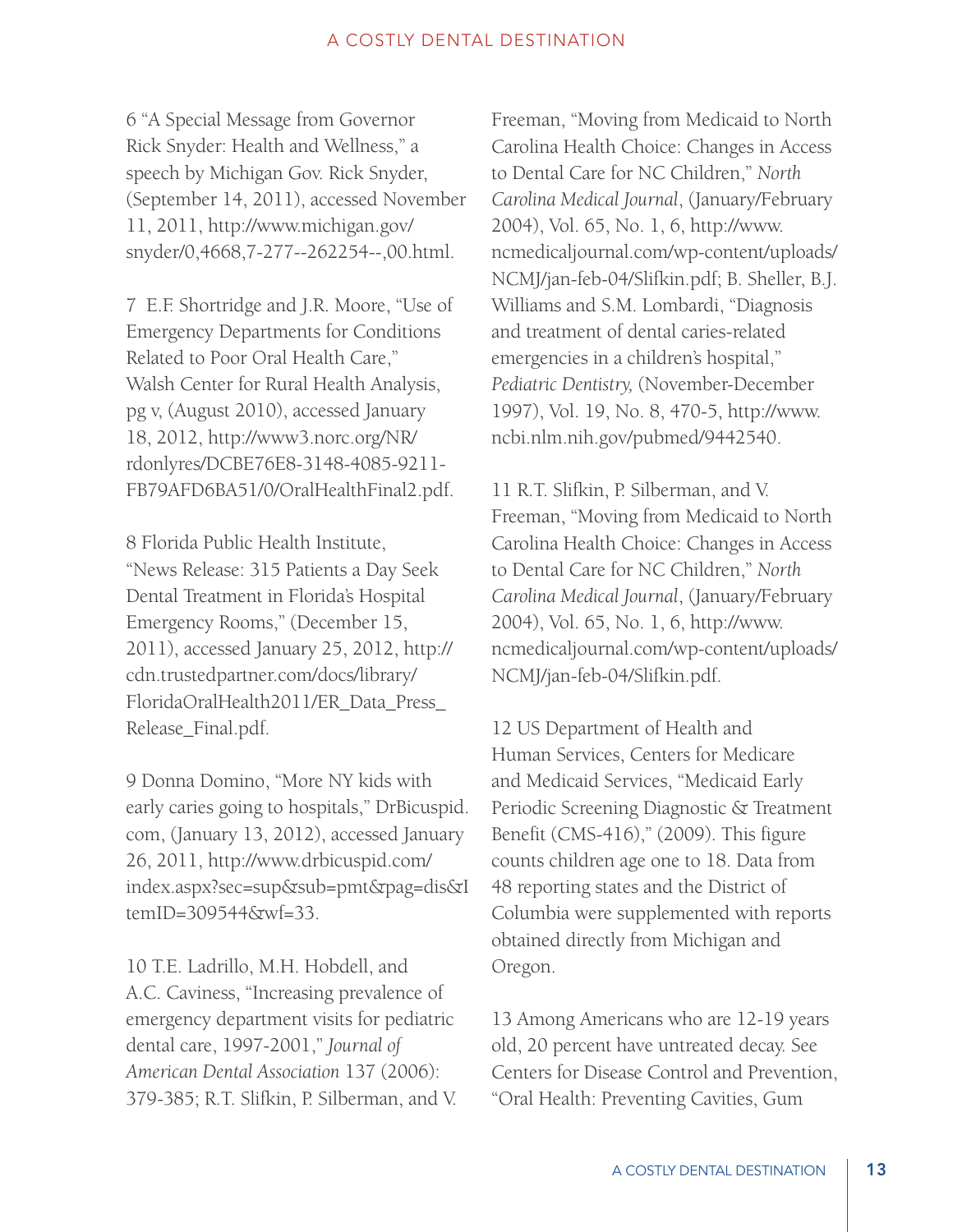Disease, Tooth Loss, and Oral Cancers at a Glance 2011," (2011), accessed January 26, 2012, http://www.cdc.gov/chronicdisease/ resources/publications/AAG/doh.htm.

14 C. Lewis and J. Stout, "Toothache in U.S. Children," *Archives of Pediatrics and Adolescent Medicine* 164 (2010): 1059-1063.

15 S.L. Jackson, W.F. Vann, J. Kotch, B.T. Pahel, and J.Y. Lee, "Impact of Poor Oral Health of Children's School Attendance and Performance," *American Journal of Public Health* 101 (2011): 1900 – 1906.

16 U.S. Department of Health and Human Services, Health Resources and Services Administration, "Designated Health Professional Shortage Areas (HPSA) Statistics as of January 17, 2012," pg 8, accessed January 18,2012, http://datawarehouse.hrsa. gov/quickaccessreports.aspx. Note: website is continuously updated with new data.

17 S. Boyles, "Millions in U.S. Lack Access to Dentists," WebMD, (July 13, 2011), accessed January 26, 2012, http://www.webmd.com/ oral-health/news/20110713/millions-in-uslack-access-to-dentists.

18 "U.S. dentist shortage predicted," DrBicuspid.com, (March 12, 2010), accessed January 26, 2012, http://www.drbicuspid. com/index.aspx?sec=sup&sub=pmt&pag=di s&ItemID=304110.

19 Pew Center on the States "Two Kinds of Dental Shortages Fuel One Major

Access Problem," (February 2011), accessed September 29, 2011, http://www. pewcenteronthestates.org/uploadedFiles/ Dentist\_shortage\_brief.pdf.

20 E.F. Shortridge et al., "Use of Emergency Departments for Conditions Related to Poor Oral Health Care."

21 U.S. Government Accountability Office, "Efforts Under Way to Improve Children's Access to Dental Services, but Sustained Attention Needed to Address Ongoing Concerns" (November 2010). http://www. gao.gov/new.items/d1196.pdf. Note: the GAO analyzed data from 39 states.

22 Stacie Crozier, "Insights gained in Hispanic survey," *ADA News*, American Dental Association, (November 21, 2011), accessed January 25, 2011, http://www.ada. org/news/6579.aspx.

23 Pan Atlantic SMS Group, "Proprietary Results from the 49th Pan Atlantic SMS Group Omnibus Poll," (December 2011).

24 E. Davis, A. Deinard, and E. Maïga, "Doctor, My Tooth Hurts: The Costs of Incomplete Dental Care in the Emergency Room," *Journal of Public Health Dentistry* 70 (2010): 205-210.

25 B. Sheller, B.J. Williams, and S.M. Lombardi, "Diagnosis and treatment of dental caries-related emergencies in a children's hospital." *Pediatric Dentistry* 19 (1997): 470-475.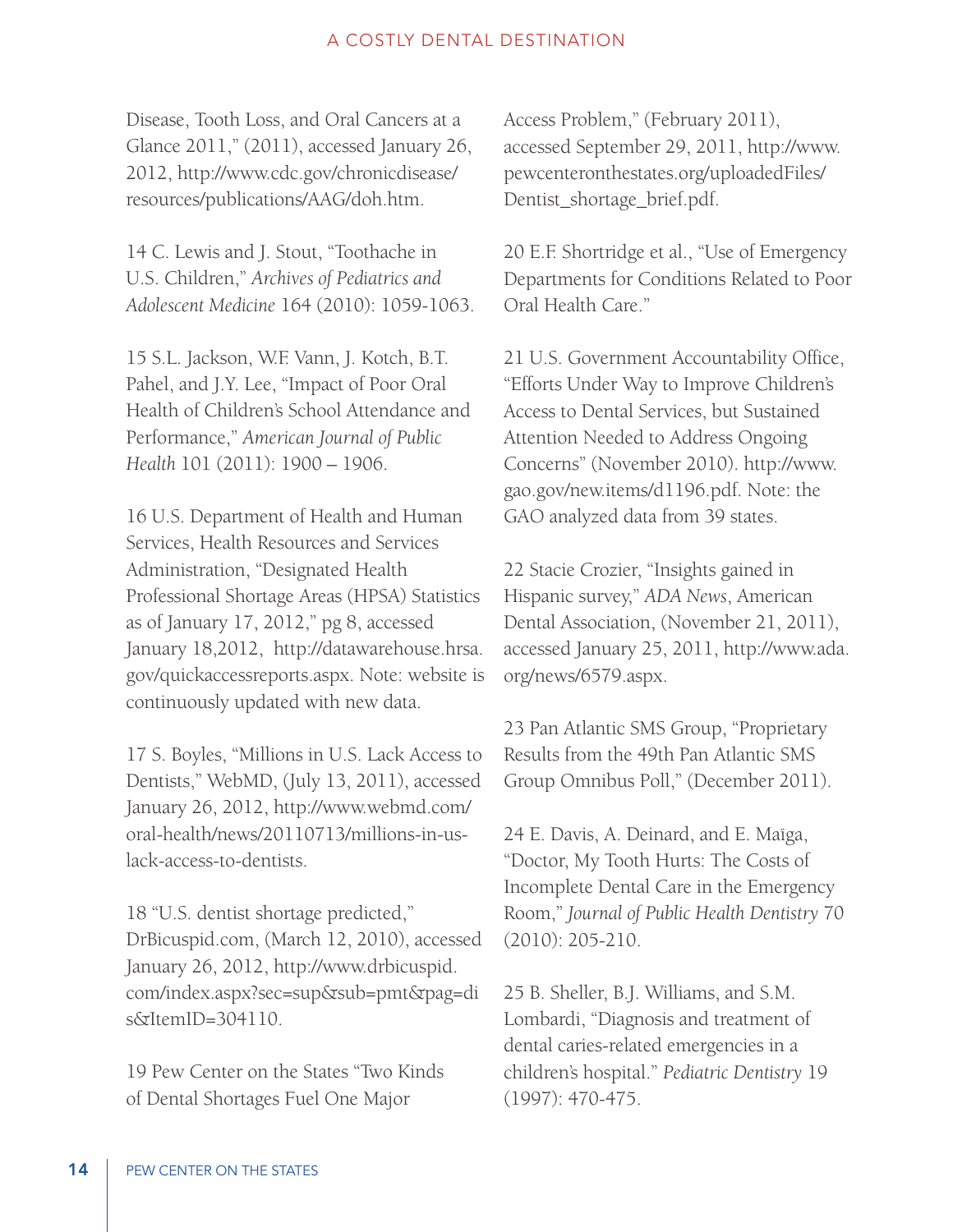26 A study found that in-patient ER treatment for dental problems averaged \$6,498, compared with the cost of preventive care in a dentist's office, which averaged \$660. See E. Pettinato, M. Webb and S.N. Seale, "A comparison of Medicaid reimbursement for nondefinitive pediatric dental treatment in the emergency room versus periodic preventive care," *Pediatric Dentistry* 22 (2000): 463-468; C.N. Bertolami, "Health Care Reform Must Include Dental Care," Roll Call, (April 23, 2009), accessed September 27, 2011, http://www.rollcall. com/news/-34231-1.html.

27 P. Casamassimo, S. Thikkurissy, B. Edelstein, and E. Maiorini, "Beyond the DMFT: The Human and Economic Cost of Early Childhood Caries," *Journal of the American Dental Association* 140 (2009): 650-657.

28 Oregon Health Authority, "Dental care in the ER: wrong place, wrong time," (May 17, 2011), accessed October 2, 2011, http://www.oregon.gov/OHA/ features/2011-0517-er-dental.shtml.

29 C. Lewis, H. Lynch, and B. Johnston, "Dental Complaints in Emergency Departments: A National Perspective," *Annals of Emergency Medicine* 42 (2003): 93-99.

30 L. Cohen, A. Bonito, D. Akin, R. Manski, M Macek, R. Edwards, and L Cornelius "Toothache Pain: A

Comparison of Visits to Physicians, Emergency Departments and Dentists," *Journal of American Dental Association* 71 (2008): 1205-1216.

31 DentaQuest Institute "Early Childhood Caries Initiative," accessed October 3, 2011, http://www.dentaquestinstitute.org/ improvement-initiatives/early-childhoodcaries-initiative.

32 E. Davis, et al., "Doctor, My Tooth Hurts: The Costs of Incomplete Dental Care in the Emergency Room."

33 S. Trzeciak and E.P. Rivers, "Emergency department overcrowding in the United States: an emerging threat to patient safety and public health," *Emergency Medicine Journal*, 20 (2003): 402-405.

34 American College of Emergency Physicians, "The National Report Card on the State of Emergency Medicine," (2008), accessed January 18, 2012, http:// emreportcard.org/overview.aspx?id=82.

35 J.A. Schoenman et al., "The Value of Hospital Discharge Databases," NORC at the University of Chicago, (May 2005), 37-38, http://www.hcup-us.ahrq.gov/ reports/final\_report.pdf; Pew Center on the States telephone conversation with Denise Love, executive director of the National Association of Health Data Organizations, January 30, 2012.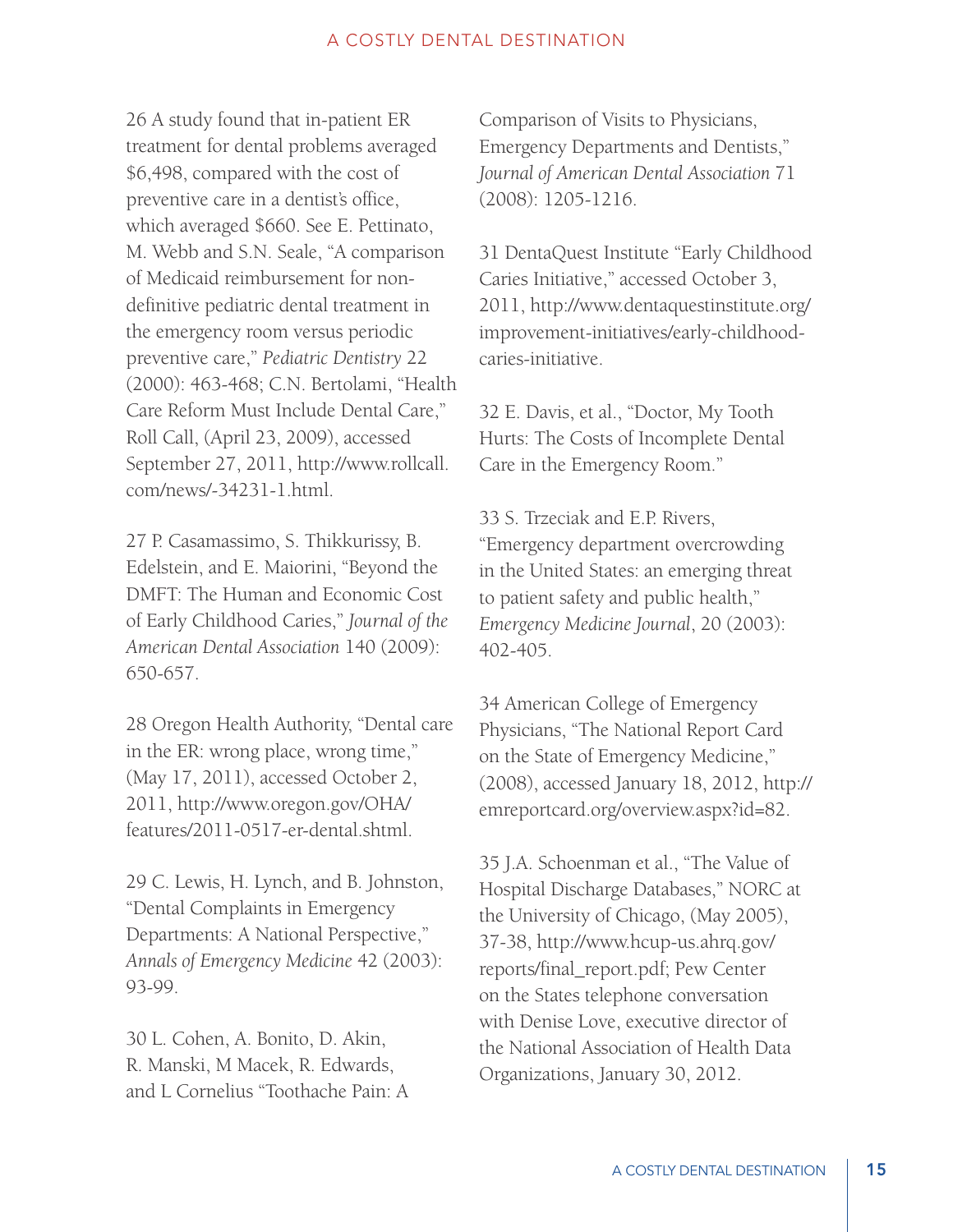36 California HealthCare Foundation, "Emergency Department Visits for Preventable Dental Conditions in California," (2009), accessed October 13, 2011, http://www.chcf.org/~/media/ MEDIA%20LIBRARY%20Files/PDF/E/ PDF%20EDUseDentalConditions.pdf.

37 "State Statistics – 2009 Tennessee," Agency for Healthcare Research and Quality, (2009), http://hcupnet.ahrq.gov/ HCUPnet.jsp?Id=7A2F5E4AC8D65100& Form=SelEDVisit&JS=Y&Action=%3E%3 ENext%3E%3E&\_EDVisit=AllEDVisit.

38 "Chicago Area Communities Non-Injury Dental Discharges 2008-2011," Illinois Department of Public Health, Office of Policy, Planning and Statistics, (October 2011) , e-mail from Julie Janssen, Illinois Department of Public Health, December 1, 2011.

39 "State Statistics – 2009 Utah," Agency for Healthcare Research and Quality, (2009), http://hcupnet.ahrq.gov/HCUPnet. jsp?Id=7A2F5E4AC8D65100&Form=SelE DVisit&JS=Y&Action=%3E%3ENext%3E %3E&\_EDVisit=AllEDVisit.

40 Florida Public Health Institute, "News Release: 315 Patients a Day Seek Dental Treatment in Florida's Hospital Emergency Rooms," (December 15, 2011), accessed January 25, 2012, http:// cdn.trustedpartner.com/docs/library/ FloridaOralHealth2011/ER\_Data\_Press\_ Release\_Final.pdf.

41 Data for 2009 were obtained from the Ohio Hospital Association, and explanations of these data were provided by Jeff Klingler of the Central Ohio Hospital Association. Pew Center on the States interview with Jeff Klingler, Central Ohio Hospital Association, January 18, 2012. Email confirmation of number received January 25, 2012 and January 26, 2012 from Jeff Klingler.

42 These data were reported by the Kansas Hospital Association (December 2011). E-mail from Tanya Dorf Brunner, executive director, Oral Health Kansas Inc., December 12, 2011. Thirty Kansas hospitals did not report data on dentalrelated ER visits; federal data show there were 142 hospitals in Kansas in 2009. See Agency for Healthcare Research and Quality, "Introduction to the HCUP Nationwide Inpatient Sample (NIS) 2009,"(May 2011), accessed January 26, 2011, http://www.hcup-us.ahrq.gov/ db/nation/nis/NIS\_Introduction\_2009. jsp#figure4.

43 "State Statistics – 2009 North Carolina," Agency for Healthcare Research and Quality, (2009), http://hcupnet.ahrq. gov/HCUPnet.jsp?Id=7A2F5E4AC8D6510 0&Form=SelEDVisit&JS=Y&Action=%3E %3ENext%3E%3E&\_EDVisit=AllEDVisit.

44 Nevada Department of Health and Human Services, "2005 Nevada Hospital In-Patient and Emergency Room Use for Cavities, Gum Disease and Dental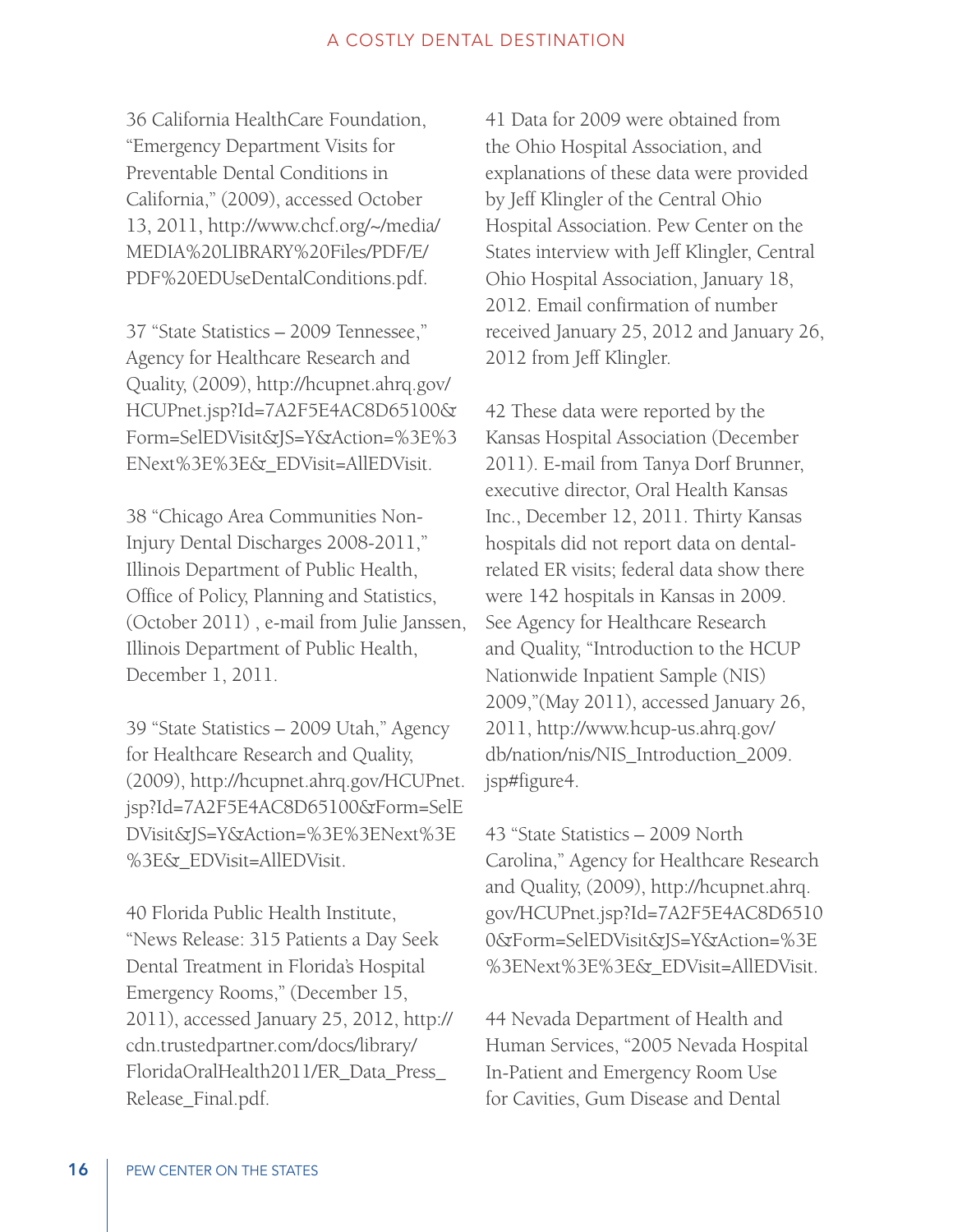Abscesses," (May 2007), accessed October 2, 2011, http://health.nv.gov/PDFs/OH/ Final2005NevadaHospitalReport.pdf.

45 B. Kilbreth, B. Shaw, D. Westcott, and C. Gray, "Analysis of Emergency Department Use in Maine," Muskie School of Public Service, (January 2010), accessed October 3, 2011, http://muskie.usm. maine.edu/Publications/PHHP/Maine-Emergency-Department-Use.pdf.

46 E. Davis, et al., "Doctor, My Tooth Hurts: The Costs of Incomplete Dental Care in the Emergency Room.".

47 Rhode Island Kids Count, "Access to Oral Health Care for Children in Rhode Island," pg 4 (September 2011) accessed October 3, 2011, http://www.rikidscount. org/matriarch/documents/Issue%20Brief-OralHealth2011-FINAL.pdf.

48 Washington State Hospital Association, "Emergency Room Use," pg 8-12 (October 2010) accessed February 8, 2011, http:// www.wsha.org/files/127/ERreport.pdf.

49 M.F. Savage, J.Y. Lee, J.B. Kotch and W.F. Vann, Jr., "Early Preventive Dental Visits: Effects on Subsequent Utilization and Costs," *Pediatrics* 114 (2004): e418- 422.

50 J.Y. Lee, T.J. Bouwens, M.F. Savage, and W. F. Vann, "Examining the Costeffectiveness of Early Dental Visits,"

*Pediatric Dentistry* 28 (2006): 102-105.

51 H. Bailit, T. Beazoglou, N. Demby, J. McFarland, P. Robinson, and R. Weaver, "Dental safety net: Current capacity and potential for expansion," *Journal of the American Dental Association* 137 (2010): 807-815; Health Resources and Services Administration, "2010 National Report," pg 49, accessed December 12, 2011, http://bphc.hrsa.gov/uds/doc/2010/ National\_Universal.pdf.

52 Centers for Disease Control and Prevention Task Force on Community Preventive Service, "Recommendations on Selected Interventions to Prevent Dental Caries, Oral and Pharyngeal Cancers, and Sports-Related Craniofacial Injuries," *American Journal of Preventive Medicine*  23 (2002):16-19.; In 2009, the national median charge among general practice dentists for procedure D1351 (dental sealant) is \$44 and national median charge for procedure D2150 (two-surface amalgam filling) is \$134. See American Dental Association, "2009 Survey of Dental Fees," pg 17 (2009).

53 Bureau of Health, Maine Department of Human Services, "Dental Sealants," (2004), accessed March 30, 2011, http:// www.cdc.gov/OralHealth/publications/ library/burdenbook/pdfs/DS\_factsheet.pdf.

54 Centers for Disease Control and Prevention Task Force on Community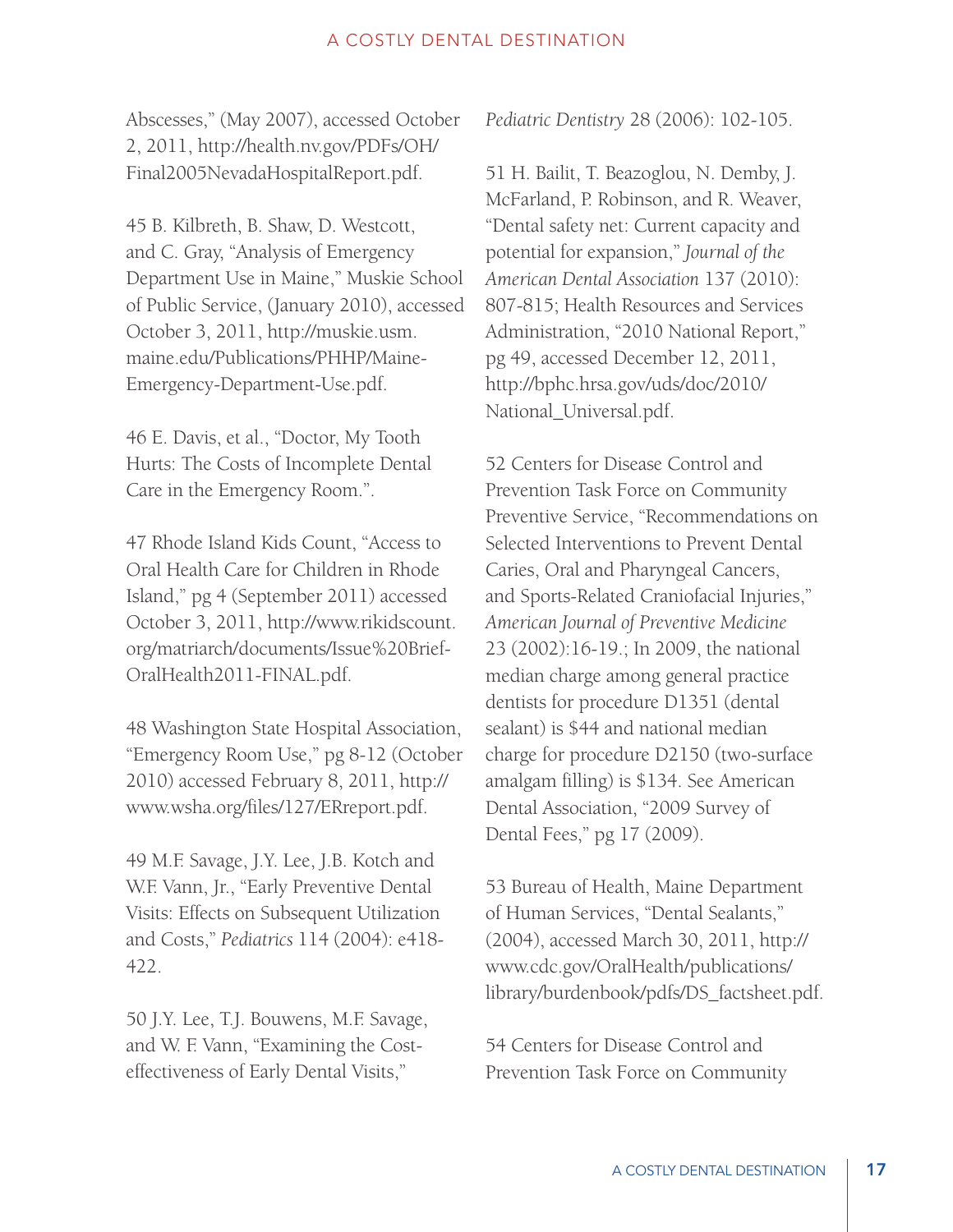Preventive Service, "Recommendations on Selected Interventions to Prevent Dental Caries, Oral and Pharyngeal Cancers, and Sports-Related Craniofacial Injuries."

55 See Pew Center on the States "The State of Children's Dental Health: Making Coverage Matter" Exhibit D: Pew Center on the States Analysis of Eight Key Policy Indicators, pg 24 (May 2011) accessed January 26, 2012, http://www. pewcenteronthestates.org/uploadedFiles/ The\_State\_of\_Children's\_Dental\_health. pdf.

56 The 21 states are Alabama, Delaware, Florida, Georgia, Hawaii, Illinois, Indiana, Kentucky, Louisiana, Mississippi, Montana, New Jersey, North Carolina, Ohio, Rhode Island, South Dakota, Tennessee, Texas, Virginia, West Virginia and Wyoming. See: Pew Center on the States "The State of Children's Dental Health: Making Coverage Matter" Exhibit D: Pew Center on the States Analysis of Eight Key Policy Indicators.

57 Systematic reviews by the CDC and the ADA indicate that it is appropriate to seal teeth that have early non-cavitated lesions, and that visual assessments are sufficient to determine whether noncavitated lesions are present. See J. Beauchamp, P.W. Caufield, J.J. Crall, K. Donly, R. Feigal, B. Gooch, A. Ismail, W. Kohn, M. Siegal, R. Simonsen, and American Dental Association Council on Scientific Affairs, "Evidence-Based

Clinical Recommendations for Use of Pit-and-Fissure Sealants: A Report of the American Dental Association Council on Scientific Affairs," *Journal of the American Dental Association* 139 (2008): 257-267. Accreditation standards for dental hygiene training programs include standard 2-11, relating to education of dental hygiene students on dental-specific anatomy and pathology, with the intent of providing "the student with knowledge of oral health and disease as a basis for assuming responsibility for assessing, planning and implementing preventive and therapeutic services." See Commission on Dental Accreditation, "Accreditation Standards for Dental Hygiene Education Programs," pg 19, accessed December 1, 2010, http://www.ada.org/sections/ educationAndCareers/pdfs/dh.pdf.

58 "Fluoridation of Public Water Supplies," a policy statement of the American Academy of Family Physicians, accessed on January 24, 2011, http:// www.aafp.org/online/en/home/clinical/ clinicalrecs/guidelines/fluoridation.html; Institute of Medicine. *Improving Access to Oral Health Care for Vulnerable and Underserved Populations*, pg 2-17 (July 2011).

59 The children who experienced this reduction in the median decay rate were aged 4 to 17. See: The U.S. Task Force on Community Preventive Services, "Summary of Task Force Recommendations and Findings," (2002)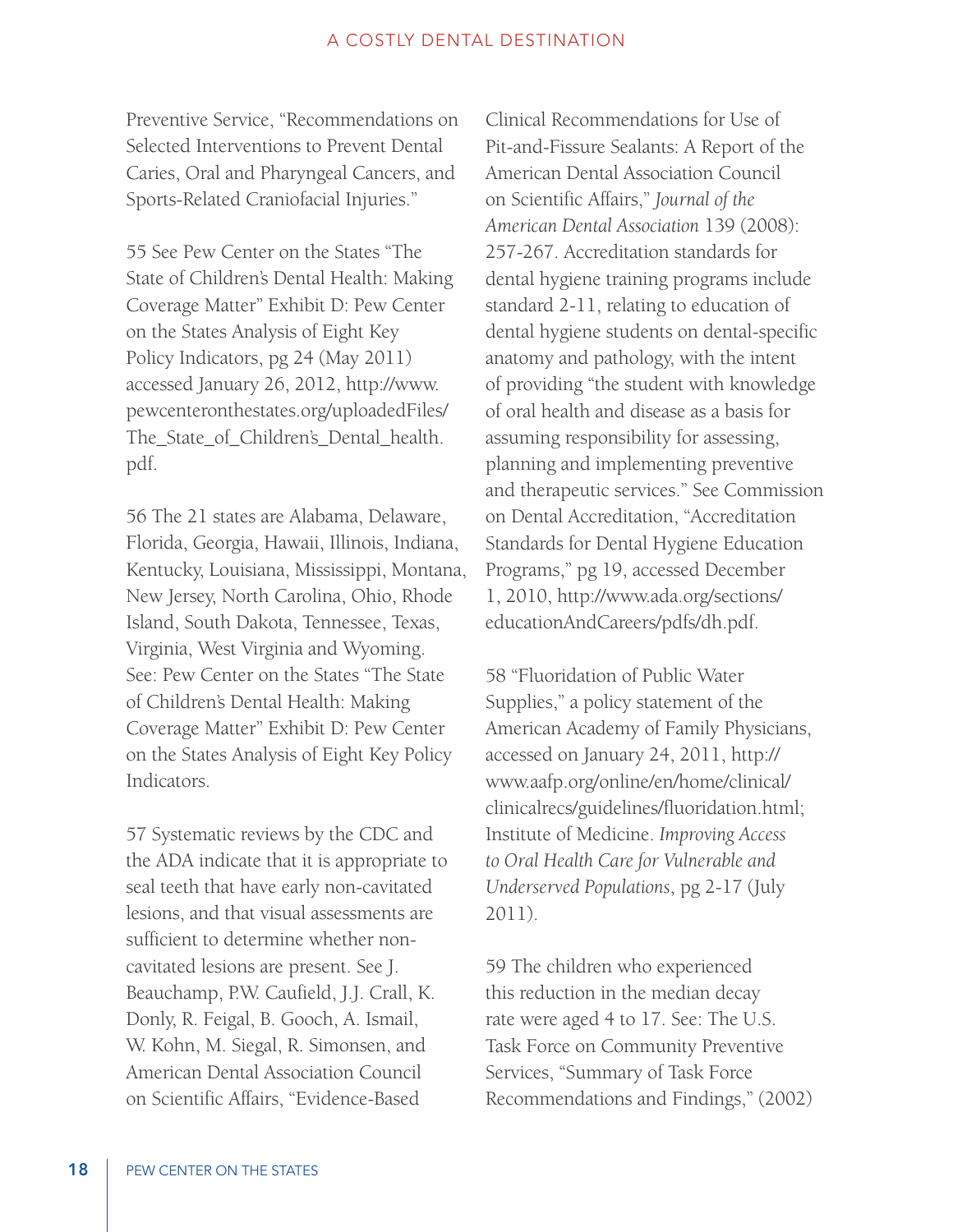accessed November 22, 2011, http://www. thecommunityguide.org/oral/fluoridation. html.; S.O. Griffin, E. Regnier, P.M. Griffin and V. Huntley, "Effectiveness of Fluoride in Preventing Caries in Adults," *The Journal of Dental Research* 86 (2007): 410-415.

60 Centers for Disease Control and Prevention, "Cost Savings of Community Water Fluoridation," (September 1, 2009) accessed January 25, 2012, http://www. cdc.gov/fluoridation/fact\_sheets/cost.htm.

61 Texas Department of Oral Health Website "Water Fluoridation Costs in Texas: Texas Health Steps (EPSDT-Medicaid)," (2000) accessed on August 1, 2010, www.dshs.state.tx.us/dental/ pdf/fluoridation.pdf.; J.V. Kumar, O. Adekugbe, and T.A. Melnik, "Geographic Variation in Medicaid Claims for Dental Procedures in New York State: Role of Fluoridation Under Contemporary Conditions," *Public Health Reports* 125 (September-October 2010): 647-54. (Note: The original figure, \$23.63, was corrected in a subsequent edition of this journal and clarified to be \$23.65. See: "Letters to the Editor," *Public Health Reports* 125 (November-December 2010): 788.)

62 Centers for Disease Control and Prevention, "2008 Water Fluoridation Statistics," (October 2010) accessed December 9, 2010, http://www.cdc.gov/ fluoridation/statistics/2008stats.htm. Note: At the time of this brief 2008 is the latest year of CDC data available.

63 Anti-fluoride groups have misrepresented the findings of the 2006 National Research (NRC) report on fluoride. For example, the group Fluoride Action Network (FAN) has cited the NRC report to back its contention that optimally fluoridated water poses health harms to the public. Yet the NRC's concerns about potential health issues were focused on Americans who live in areas whose wells or water supplies have high *natural* levels of fluoride that are roughly two to four times the level used to fluoridate a public water system. In a summary of its own report, the NRC stated, "it is important to note that the safety and effectiveness of the practice of water fluoridation was outside the scope of this report and is not evaluated." See: "Fluoride in Drinking Water: A Scientific Review of EPA's Standards," Report in Brief, prepared by the National Research Council (March 2006), accessed on April 20, 2011, http:// dels.nas.edu/resources/static-assets/ materials-based-on-reports/reports-inbrief/fluoride\_brief\_final.pdf.

64 Pew Center on the States,"Water Fluoridation: What the Science Says," http://www.pewcenteronthestates. org/initiatives\_detail. aspx?initiativeID=85899367159.

65 The Pew Center on the States and the American Academy of Pediatrics, "Reimbursing Physicians for Fluoride Varnish," accessed January 3, 2012, http:// www.pewcenteronthestates.org/initiatives\_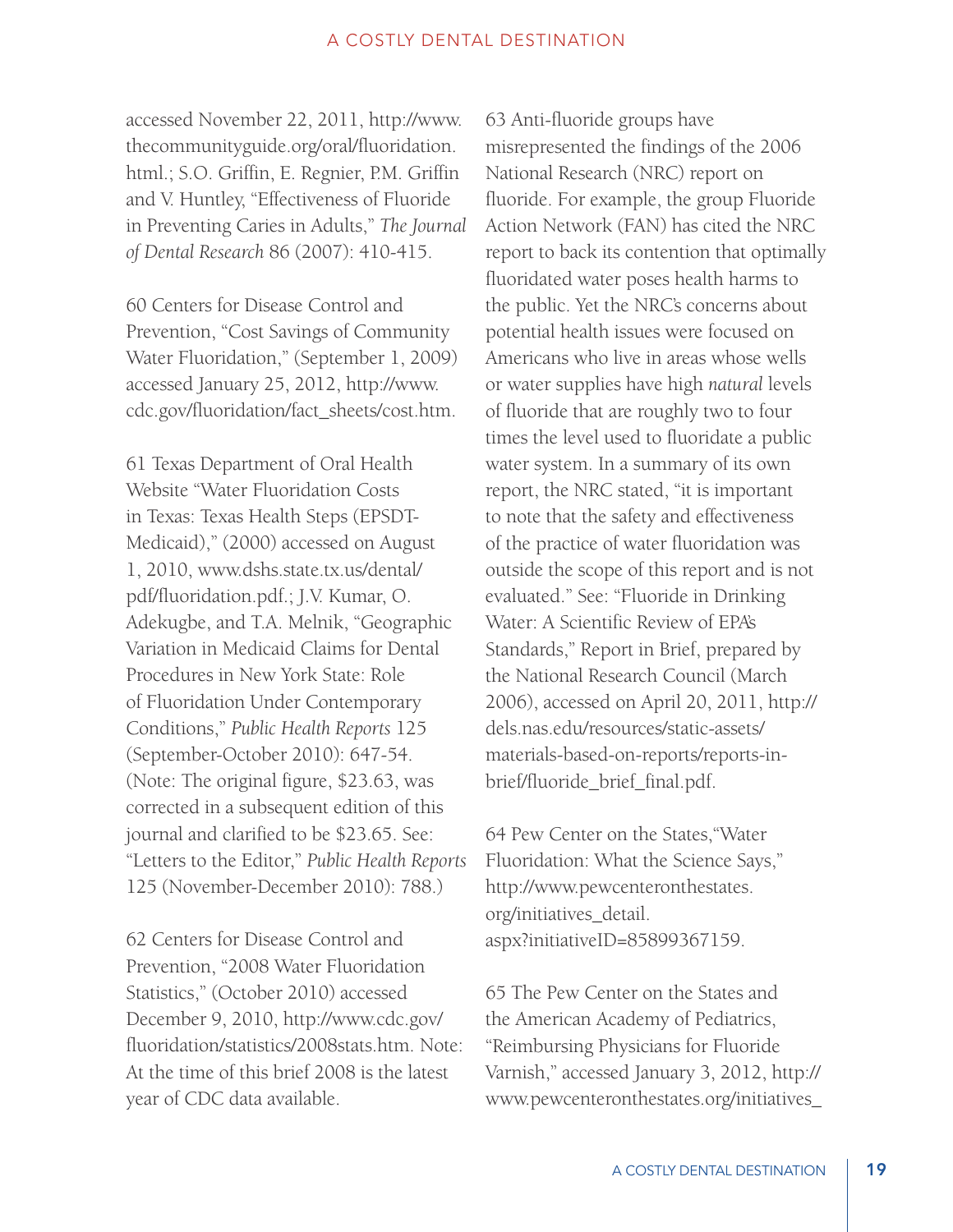detail.aspx?initiativeID=328928. Note: The 44 states include two states (TN and NJ) that have approved Medicaid reimbursement rates for fluoride varnish under certain circumstances, such as for children in a specified age range.

66 U.S. Government Accountability Office, "Efforts Under Way to Improve Children's Access to Dental Services, but Sustained Attention Needed to Address Ongoing Concerns," pg 12 (November 2010) accessed December 22, 2011, http://www. gao.gov/new.items/d1196.pdf.

67 U.S. Department of Health and Human Services, Health Resources and Services Administration, "Designated Health Professional Shortage Areas (HPSA) Statistics as of January 17, 2012."

68 U.S. Government Accountability Office, "Efforts Under Way to Improve Children's Access to Dental Services, but Sustained Attention Needed to Address Ongoing Concerns," pg 22, 33-34.

69 S. Wetterhall, J.D. Bader, B.B. Burrus, J.Y. Lee, and D.A. Shugars, "Evaluation of the Dental Health Aide Therapist Workforce Model in Alaska," (October 2010), accessed November 28, 2011, http://www.wkkf.org/knowledge-center/ resources/2010/10/Alaska-Dental-Therapist-Program-RTI-Evaluation-Report. aspx.

70 L.E. Felland, J. Lauer, and P.J. Cunningham, "Community Efforts to Expand Dental Services for Low-Income People," Brief No. 122, Center for Studying Health System Change (July 2008), accessed September 2, 2011, http:// hschange.org/CONTENT/1000/#ib4.; U.S. Department of Health and Human Services, Agency for Healthcare Research and Quality, "Dental Care: Improving Access and Quality," Research in Action: Issue 13, accessed September 14, 2011, http://www.ahrq.gov/research/dentalcare/ dentria2.htm#Conclusion.

71 "Dental Crisis Looming in the State," The Lansing State Journal, (November 24, 2009), accessed September 27, 2011, http://www.mpca.net/article. html?a=Dental-Crisis-Looming-in-the-State.

72 L. Cohen, R. Manski, L. Magder and C.D. Mullins, "Dental visits to hospital emergency departments by adults receiving Medicaid," *Journal of the American Dental Association* 133 (2002): 715-724.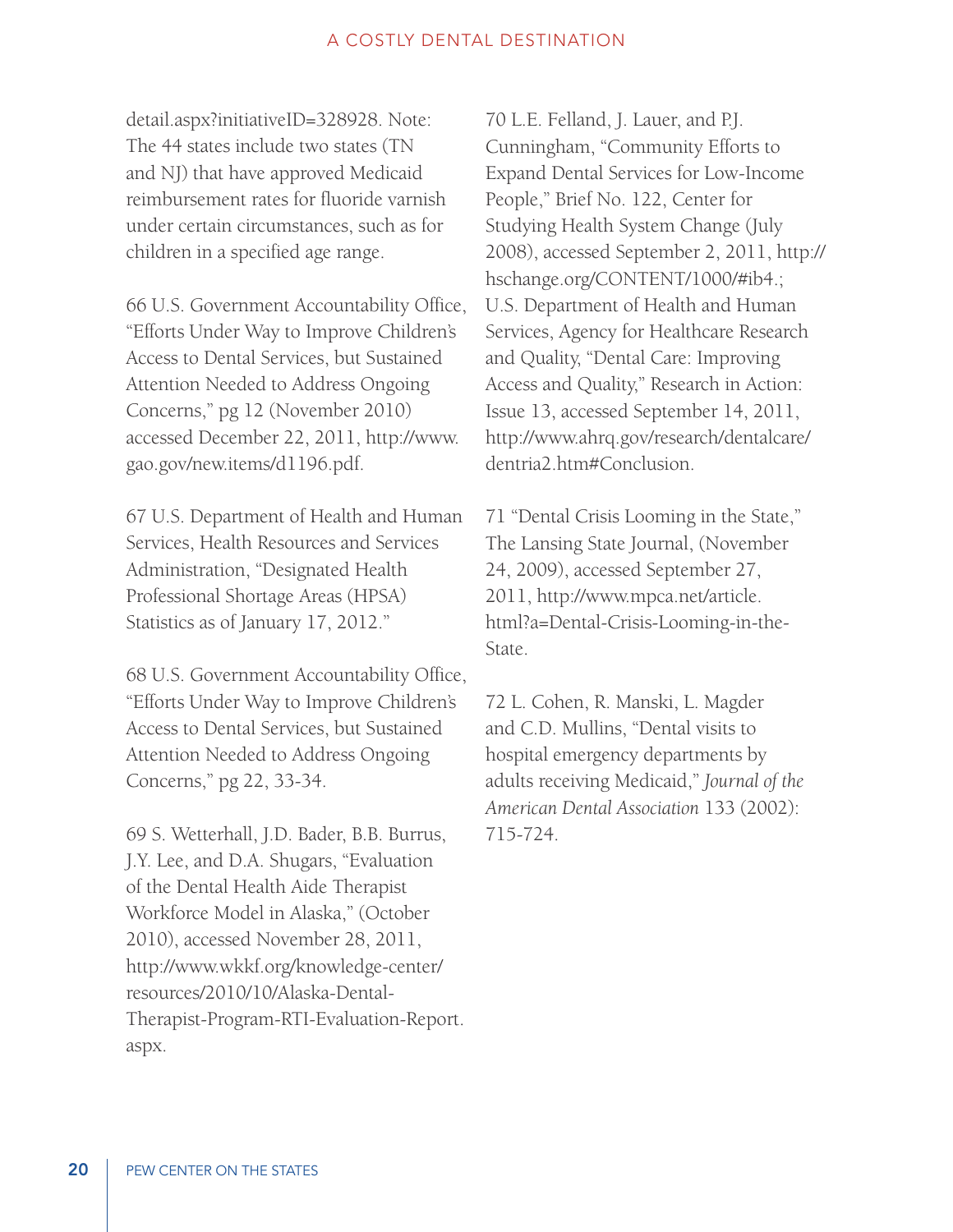## INFOGRAPHIC NOTES

i "315 Patients a Day Seek Dental Treatment in Florida's Hospital Emergency Rooms," a news release by the Florida Public Health Institute, (December 15, 2011).

ii Andy Miller, "Fight over Georgia dental rules flares again," *Georgia Health News,* September 7, 2011, http://www. georgiahealthnews.com/2011/09/fightdental-rules-flares/.

iii "2007 OP ED Visits to District E Hospitals," Oral Health Bureau, Iowa Department of Public Health, e-mail from Bery Engebretson, M.D., Primary Health Care Inc., October 14, 2011.

iv E. Davis, A. Deinard, and E. Maiga, "Doctor, My Tooth Hurts: The Costs of Incomplete Dental Care in the Emergency Room," *Journal of Public Health Dentistry* (2010), 205-210.

v *Community Health Assessment: 2010*, City of Kansas City, Mo., Health Department, (September 2010), 233, http://www.kcmo. org/idc/groups/health/documents/health/ cha2010-fullreport.pdf.

vi "2005 Nevada Hospital In-Patient and Emergency Room Use for Cavities, Gum Disease and Dental Abscesses," Nevada Department of Health and Human Services, (May 2007), http://health.nv.gov/PDFs/OH/ Final2005NevadaHospitalReport.pdf (accessed October 2, 2011).

vii S. Nagarkar, J. Kumar and M.Moss, "Early Childhood Caries-related Visits to Emergency Departments and Ambulatory Surgery Facilities and Associated Charges in New York State," *Journal of the American Dental Association* (2012), 59-65.

viii David Wahlberg, "Too few dentists, too much pain in rural Wisconsin communities," *The Wisconsin State Journal*, May 23, 2010, http://host.madison. com/wsj/special-section/rural\_health/ article\_82a4d6ae-65c1-11df-9a2f-001cc4c002e0.html#ixzz1ZgQKz9hj, (accessed September 28, 2011).

ix "315 Patients a Day Seek Dental Treatment in Florida's Hospital Emergency Rooms," a news release by the Florida Public Health Institute, (December 15, 2011).

x Data from the Oregon Health Plan (Medicaid), submitted by Upstream Public Health. These data on ER visits include both the fee-for-service and managed care components of Oregon's Medicaid program. E-mail from Mel Rader, Upstream Public Health, December 14, 2011.

xi "State Statistics – 2009 South Carolina," Agency for Healthcare Research and Quality, (2009), http://hcupnet.ahrq.gov/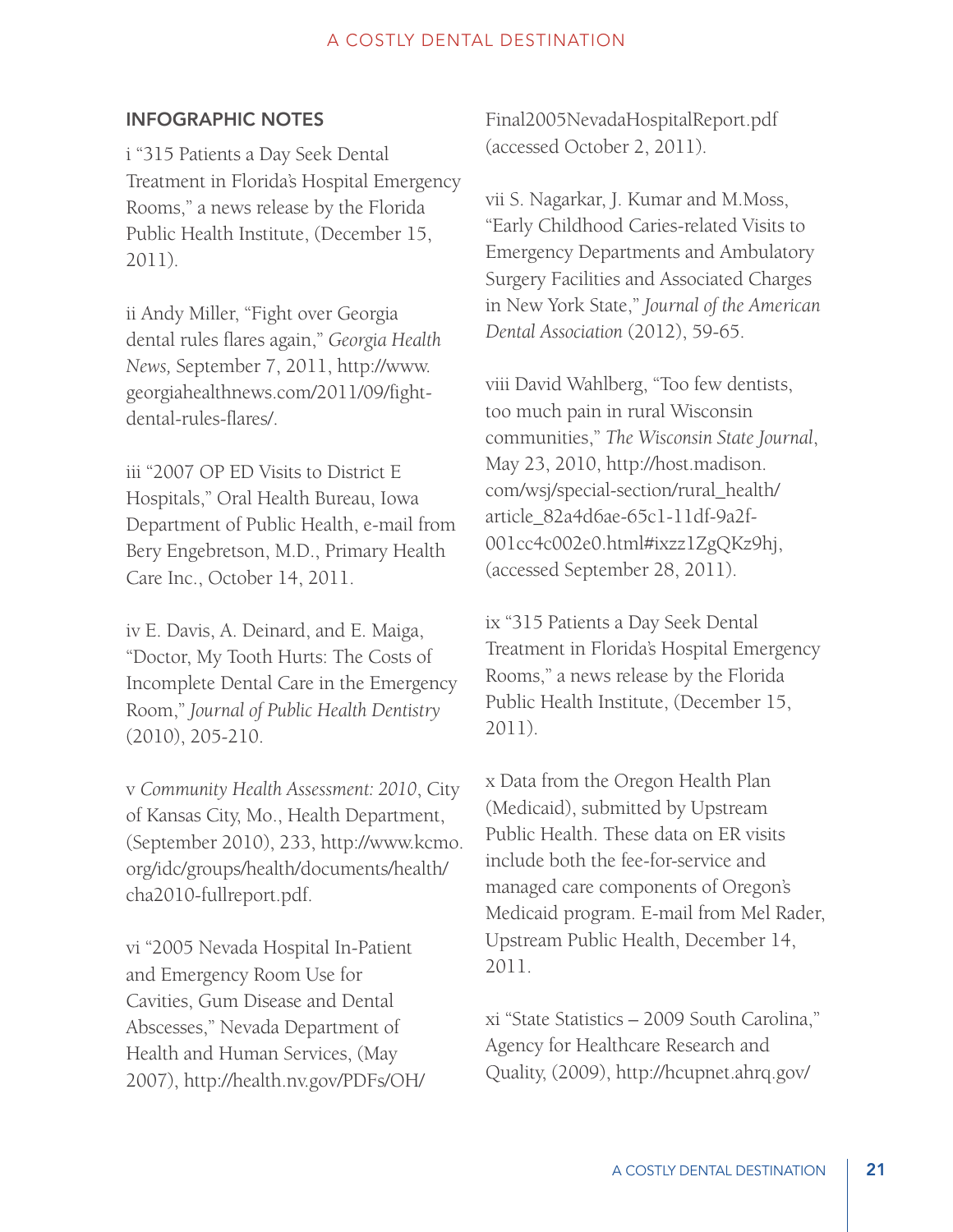HCUPnet.jsp?Id=7A2F5E4AC8D65100& Form=SelEDVisit&JS=Y&Action=%3E%3 ENext%3E%3E&\_EDVisit=AllEDVisit.

xii "Emergency Department Visits for Vermonters at VT & NH Hospitals, 2003-2009: Primary Diagnosis Clinical Classification Software (CCS) Category 136, Disorders of Teeth and Jaw," Vermont Department of Health, shared via e-mail (January 11, 2012) by David Jordan, Community Catalyst.

xiii S. Nagarkar, J. Kumar and M.Moss, "Early Childhood Caries-related Visits to Emergency Departments and Ambulatory Surgery Facilities and Associated Charges in New York State," *Journal of the American Dental Association* (2012), 59-65.

xiv "State Statistics – 2007 Hawaii" and "State Statistics – 2004 Hawaii," Agency for Healthcare Research and Quality, (2009), http://hcupnet.ahrq.gov/HCUPnet. jsp?Id=7A2F5E4AC8D65100&Form=SelE DVisit&JS=Y&Action=%3E%3ENext%3E %3E&\_EDVisit=AllEDVisit.

xv "Ambulatory Care Sensitive Emergency Department Visits: Chronic Disease Conditions – New Hampshire, 2001-2005, New Hampshire Department of Health and Human Services (2008), http://www. dhhs.state.nh.us/dphs/cdpc/documents/ emergencydeptvisits.pdf.

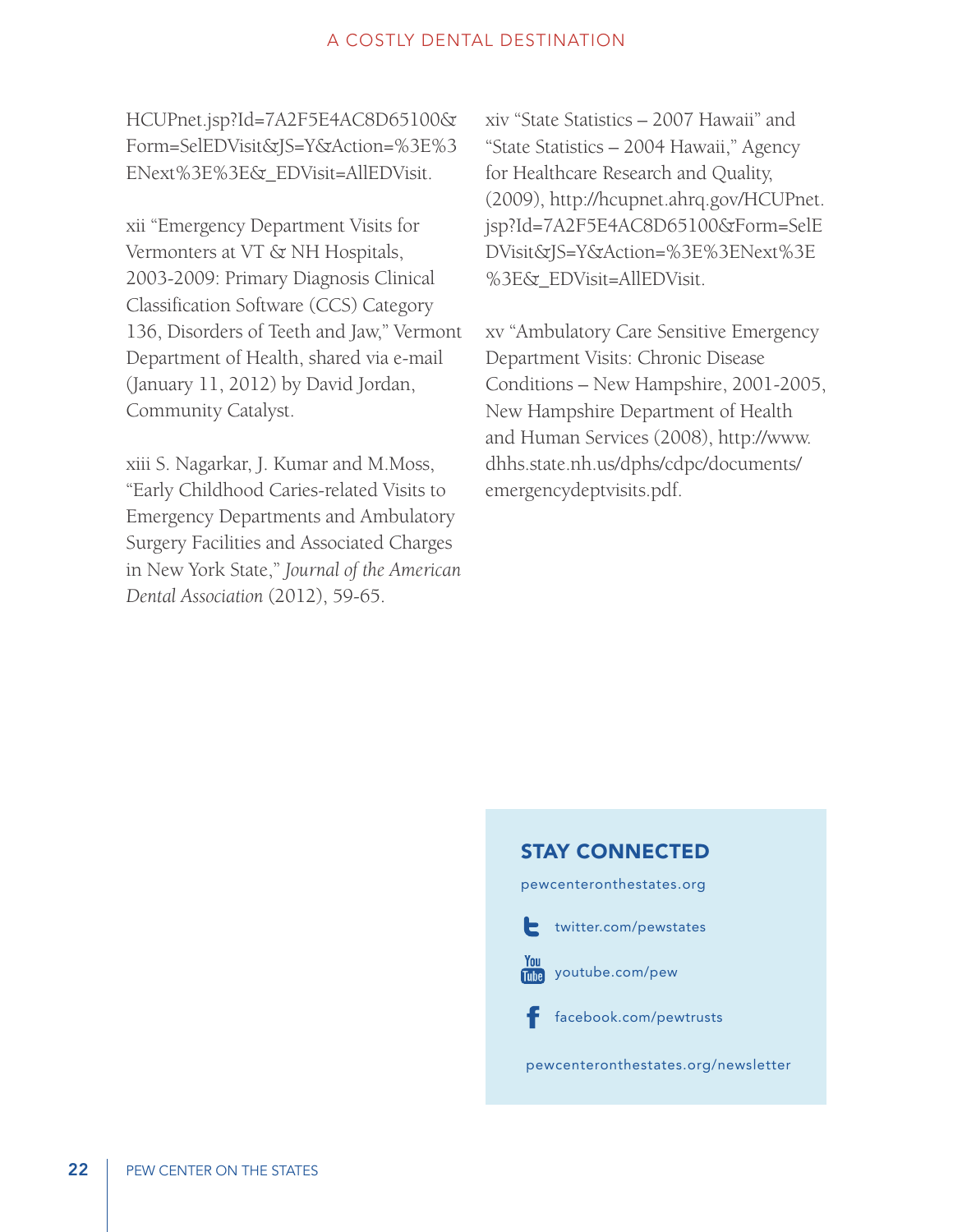# Acknowledgements

We would like to thank Dr. Frank Catalanotto, DMD, who served as an external reviewer of this issue brief. He is a professor at the University of Florida's College of Dentistry, and he chairs the college's Department of Community Dentistry and Behavioral Science.

The Pew Children's Dental Campaign works to promote policies that will help millions of children maintain healthy teeth, get the care they need, and come to school ready to learn.

The Pew Center on the States is a division of The Pew Charitable Trusts that identifies and advances effective solutions to critical issues facing states. Pew is a nonprofit organization that applies a rigorous, analytical approach to improve public policy, inform the public, and stimulate civic life.

www.pewcenteronthestates.org